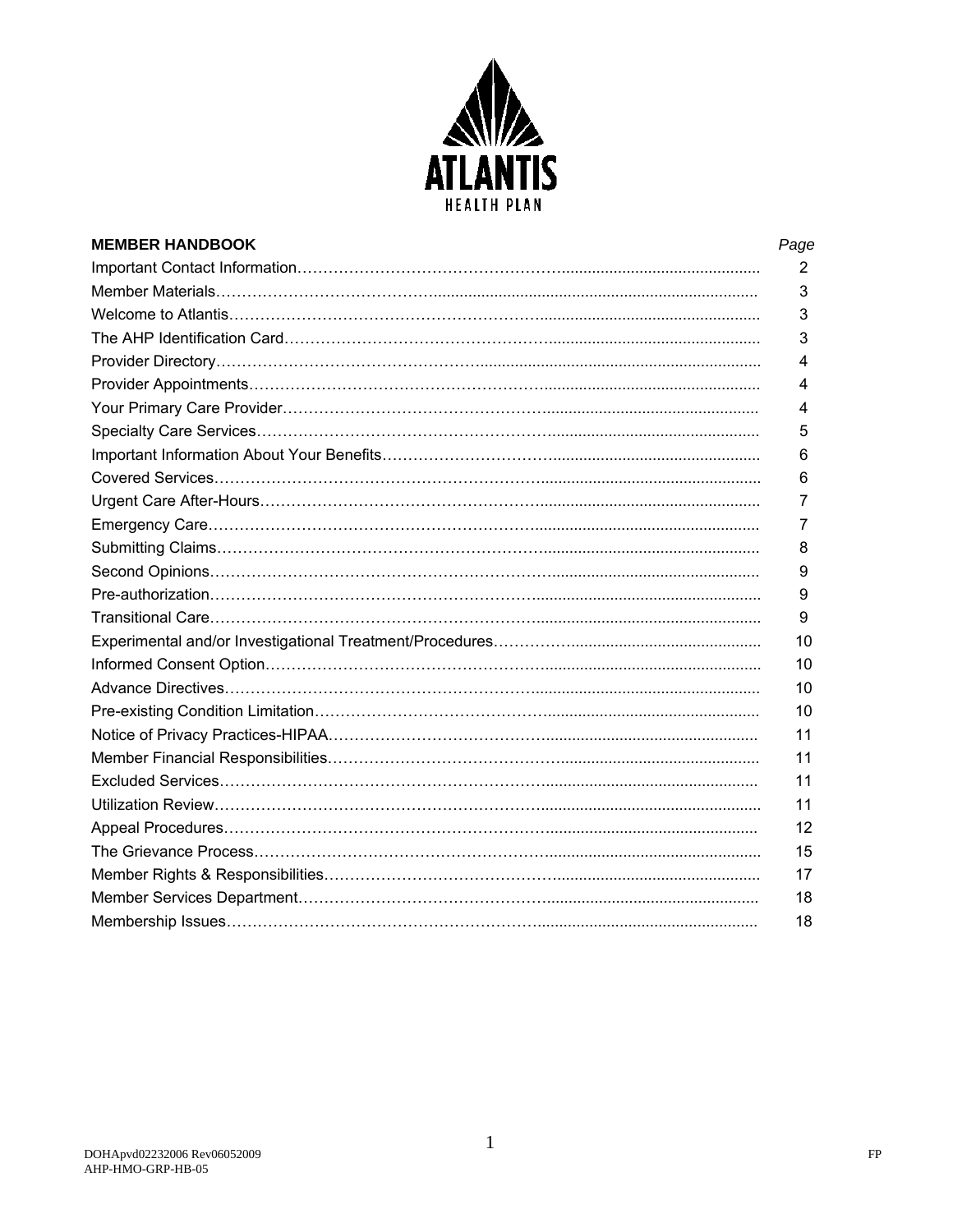# *Important Contact Information*

| <b>Member Services</b><br>For questions regarding eligibility, claims and benefits.                                                                                                                                                                                                                                                     | 866-747-8422 |
|-----------------------------------------------------------------------------------------------------------------------------------------------------------------------------------------------------------------------------------------------------------------------------------------------------------------------------------------|--------------|
| <b>Utilization Management/Health Services</b><br>For questions regarding Pre-authorization.                                                                                                                                                                                                                                             | 800-270-9072 |
| <b>Prescription Drug Services</b><br>For information regarding prescription drug benefits and Participating<br>Pharmacies.                                                                                                                                                                                                              | 888-341-8570 |
| <b>Behavioral Health Services</b><br>For information regarding behavioral health and substance abuse benefits                                                                                                                                                                                                                           | 866-477-9740 |
| <b>Vision Care Services</b><br>For information regarding vision benefits and Participating Vision Providers.                                                                                                                                                                                                                            | 866-747-8422 |
| <b>Hearing and Speech Impaired</b><br>Members who require assistance, please dial 711 from your telephone. TRS<br>(Telecommunication Relay Service) and STS (Speech-to-Speech) services are<br>available. A representative will connect you to Atlantis.                                                                                | 711          |
| <b>Non-English Speaking Members</b><br>Members who do not speak English or prefer to communicate in a language other<br>than English, our Members Services staff can assist you in understanding your<br>coverage and/or with any other questions/concerns you may have. Multi-lingual<br>staff and translation services are available. |              |
| <b>Vision Impaired Members</b><br>Please call Member Services to request a large print handbook or transcription of<br>the written word on to audio-cassette. You will receive your handbook within 72 hours.                                                                                                                           |              |
| To contact Atlantis through U.S. Mail, Fax, or email:                                                                                                                                                                                                                                                                                   |              |
| Atlantis Health Plan, Inc.<br>45 Rroadway, Suite 300                                                                                                                                                                                                                                                                                    |              |

45 Broadway, Suite 300 New York, NY 10006 Fax (212) 747-0843

For email please click on "Contact Us" on our website: www.atlantishp.com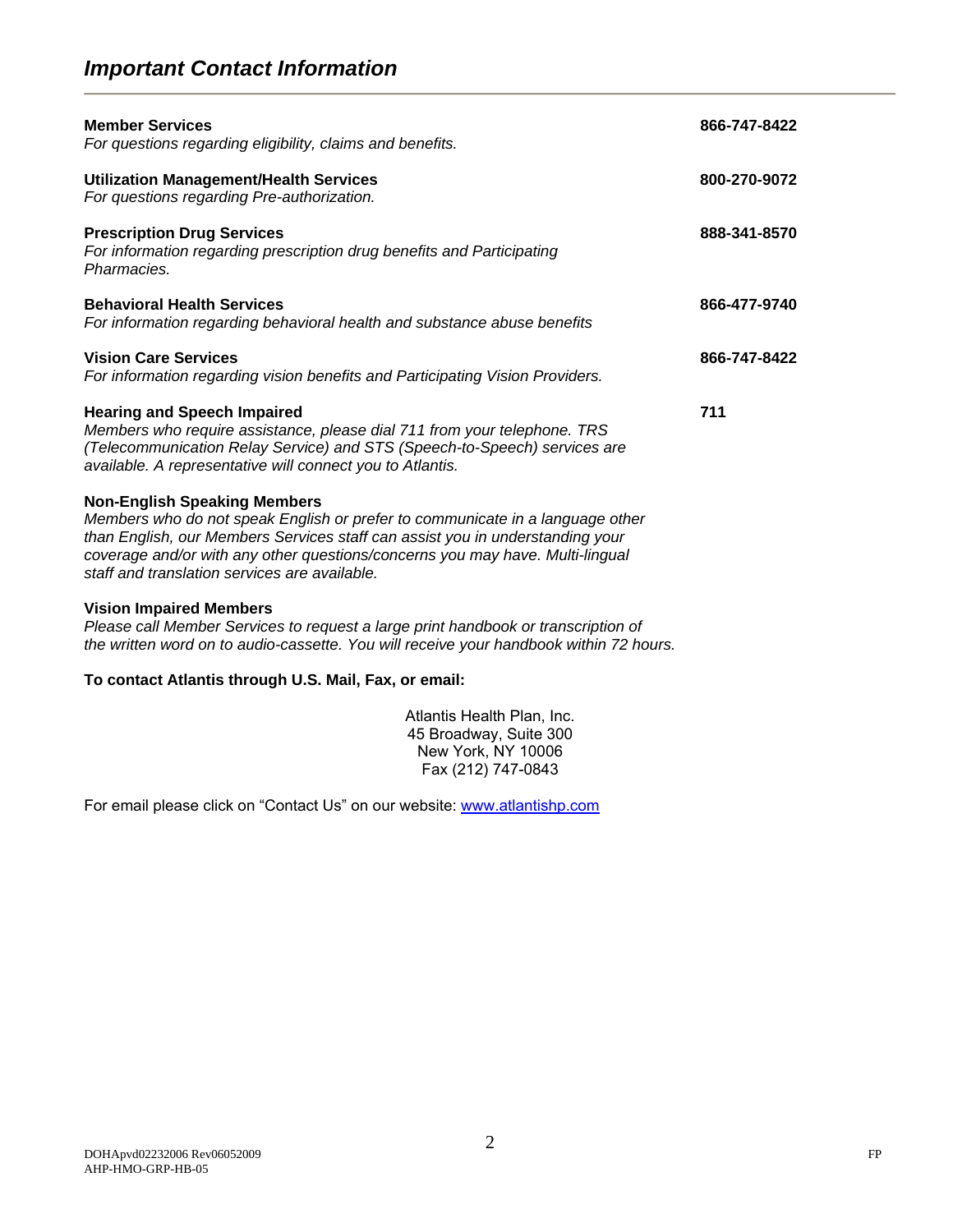Important information about your benefits can be found in the following documents:

- **Group Subscriber Contract** is the agreement made between your group and Atlantis. The Contract outlines the obligations regarding the provision of and payment for Covered Services provided to Members. The Contract also describes in detail, your available benefits, eligibility, exclusions, and limitations
- **Member Handbook** contains information about how to navigate through your plan benefits.
- **Riders** are addendums to your Contract. Your Group must purchase the Rider in order for it to be included in your benefits. Some examples of elected Riders are:
	- Prescription Drug Benefit
	- Student Coverage to Age 23 or 25
	- Vision High Option or Low Option
- **Summary of Benefits highlights Covered Services.**
- **Provider Directory** contains the names, addresses and telephone numbers of Participating Hospitals, Physicians and Ancillaries in the Atlantis Health Plan network.
- **Pre-authorization Summary List** outlines the medications and procedures that require Pre-authorization.

## *Welcome to Atlantis*

*Congratulations!* You have joined Atlantis Health Plan, Inc. ("AHP, the Plan"), a healthcare plan that values your membership and is committed to your good health. As a Member of AHP, you are eligible to receive quality healthcare services and health education through a Network of AHP participating hospitals and physicians. Your Subscriber Contract, Schedule of Benefits and any Riders provide complete details of your healthcare coverage. Please thoroughly review these documents. This handbook will help answer questions about membership in AHP, so keep it in an accessible place so you will have information readily available. If, after reading this book, you still have questions, please call our Member Services Department at 866-747-8422.

Thank you for choosing AHP where our roots run deep and our commitment to service is strong.

## *The AHP Identification Card*

As a member of AHP, you and each enrolled member of your family will have an individualized AHP Identification Card. It is important that you keep this card with you at all times, so that you can identify yourself as an AHP member each time you need health services.

Your identification card contains the following information:

- Your AHP identification number
- Your first and last name
- Plan design and co-pay
- Your PCP's name

The reverse side of the card provides instructions for Emergency Services.

Anytime your basic enrollment information changes and you report it to AHP, you will receive a new card automatically. Examples of basic information that should be reported to the Plan are a name or address change, addition or deletion of a family member, change of Primary Care Provider, or change or correct your social security number.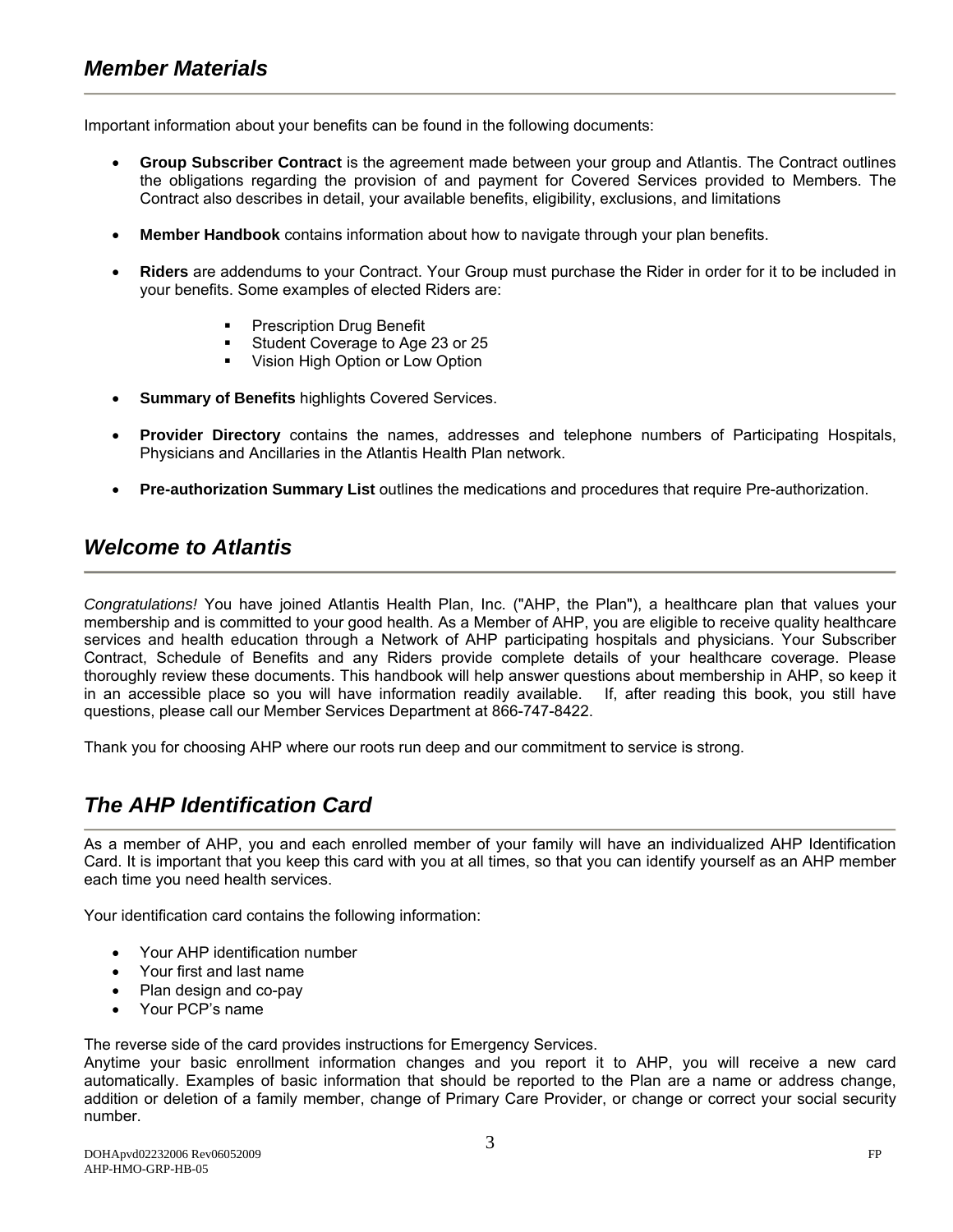The identification card is only to be used by the person listed on the card; it may not be used by anyone else. Should you need to replace a card, please call AHP's Member Services Department at 866-747-8422.

## *Provider Directory*

For a list of AHP physicians and hospitals please call Member Services Department at 866-747-8422 to request an Atlantis Health Plan Provider Directory. The most current information is reflected on the Atlantis Health Plan website, www.atlantishp.com . Atlantis makes every effort to provide an accurate listing of Participating Providers. Provider information changes frequently; additions, changes and deletions are updated periodically. Prior to receiving services from a provider, we strongly recommend that you confirm his or her participation with Atlantis by calling Member Services at 866-747-8422.

## *Provider Appointments*

Please contact your provider to schedule appointments for services. Make sure that you bring your Member ID Card for the visit. Present the card upon arrival.

## *Your Primary Care Provider*

AHP believes that staying healthy requires a healthy lifestyle and a good relationship with your Primary Care Provider (PCP). When you enrolled with AHP, you were asked to select a Participating Primary Care Provider. In general, a PCP will be a General Practitioner, Family Practitioner, Internist, or Pediatrician. Selected specialists and other healthcare practitioners who are recognized in the community as providers of primary care may also be allowed the PCP designation.

Members must select a PCP to coordinate their routine care. Each family member will have his/her own In-Network PCP. This is not to suggest that all family Members can't choose the same PCP. It is important that each member must have a PCP designated on the enrollment form.

Your PCP is responsible for the coordination of your healthcare and will perform your routine care services. Examples of routine care services:

- Periodic adult physical exams
- Well-Child Care visits
- **Immunizations**

These services will only be covered when received through your PCP. Each time you visit your PCP, your relationship will continue to grow and he/she will be able to advise and assist you in building a healthy foundation of care.

If you have not had an initial PCP visit, contact his or her office as soon as possible in order to set up an appointment. If you become ill or injured, your PCP will already have information about you and your health history in order to make a determination regarding coordination of care. If you do not select a PCP, Atlantis will automatically designate a PCP to you based on geographical proximity.

Some PCPs do not accept new patients that are not already established with them. If you have a question as to whether you are considered an established patient, or if the PCP will accept you into his or her practice, contact the PCP's office directly.

Be sure to call your Primary Care Provider's office in advance to schedule an appointment for care. When you arrive at the office, always show your AHP identification card and pay any applicable co-payment amount. Primary care services are covered one hundred percent (100%) after payment of the applicable co-payment.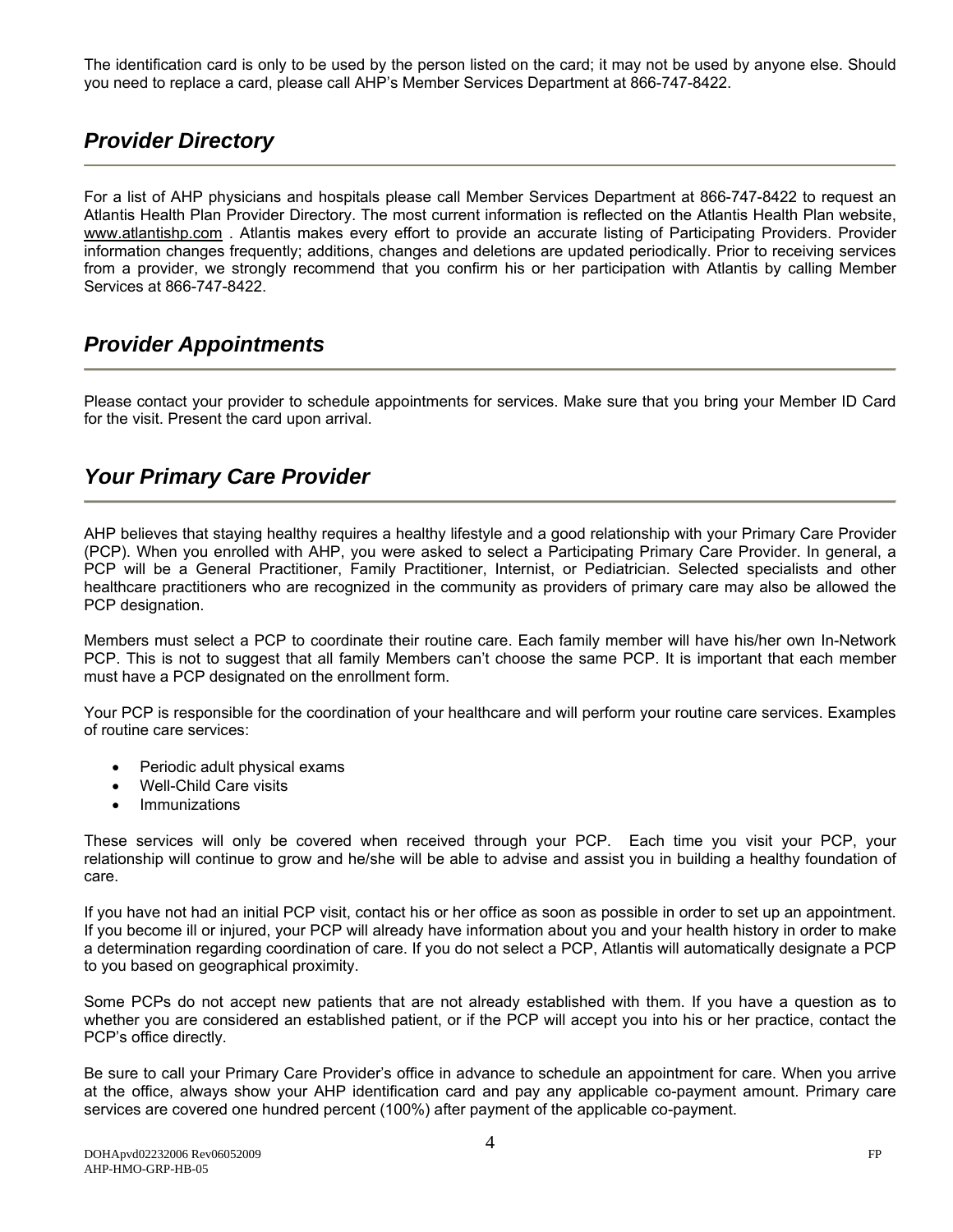If for some reason you want to change your Primary Care Provider, call Member Services toll free at 866-747-8422. Member Services will note your request or assist you in choosing a new PCP if necessary. The change will be effective immediately. You may change your PCP up to three (3) times per Contract year.

## *Specialty Care Services*

If you require specialty care services, you will receive a referral to a Participating AHP specialist. This referral contains authorization for you to be treated, as well as information for the specialist about your condition. The referral from your Primary Care Provider can assure that you are always receiving the most appropriate, medically necessary care, and you will be covered one hundred percent (100%) for the referred services you receive, after payment of the applicable co-payment.

## **Specialist as Primary Care Provider**

As a new Member upon enrollment, or a current member upon diagnosis with a life-threatening condition or disease or a degenerative and disabling condition or disease, either of which requires specialized care over a prolonged period of time, you may request to elect an AHP Specialist as your PCP. As the designated Specialist/PCP, he/she will be responsible for providing and coordinating all of your primary and specialty care. The Specialist will be able to order tests, arrange procedures and medical services in the same capacity as a PCP.

To become a Specialist/PCP, he/she must have the necessary qualifications and expertise to treat your condition or disease. This election will be permitted only if the AHP Medical Director, after consulting with both your Specialist and your original PCP agree that your care would most appropriately be coordinated in this manner.

You, the Specialist, and/or your original PCP may call the Atlantis Utilization Management Department at 800-270- 9072 to request this election.

## **Choosing/Changing Your Specialist**

If you would like to find an Atlantis specialist, please visit our website ] for the most up-to-date online Provider Directory or request from Member Services a hard copy of the current Provider Directory to help you find a provider at a location nearest to you. You may also call Member Services to assist you over the phone in choosing a new provider. We will be happy to help you locate a provider that best suits your needs.

#### **Referrals**

In an HMO, it is important for you to understand how to access care, especially if you are injured or ill. The decision to refer you to an In-Network specialist is at the discretion of your PCP based on medical necessity. Referrals *are not necessary* for female Members to receive primary and preventive obstetric and gynecological services from an AHP OB/GYN or Certified Nurse Midwife.

#### **Standing Referrals**

In the event you as a new Member upon enrollment or a current member who needs ongoing care from a specialist may receive a standing referral to an AHP Specialist. Atlantis Health Plan or the PCP in consultation with the Medical Director of AHP and a specialist may determine a standing referral to a specialist is appropriate. The referral shall be made pursuant to a treatment plan approved by AHP in consultation with the PCP, specialist and the Member or Member's designee.

You may not elect to use a Non-Participating specialist unless there is no specialist in the AHP network. The treatment plan may limit the number of visits or the period during which such visits are authorized and may require regular updates to your PCP on the specialty care.

If you have such a condition, it is your right to request a standing referral. A standing referral will allow you to visit your specialist directly for a specified number of visits or time periods without requiring another referral from your PCP. If your condition requires ongoing specialty care, please contact the Atlantis Member Services Department at 866-747- 8422 or in writing at 45 Broadway, Suite 300, New York, New York 10006. Atlantis will notify you by telephone and in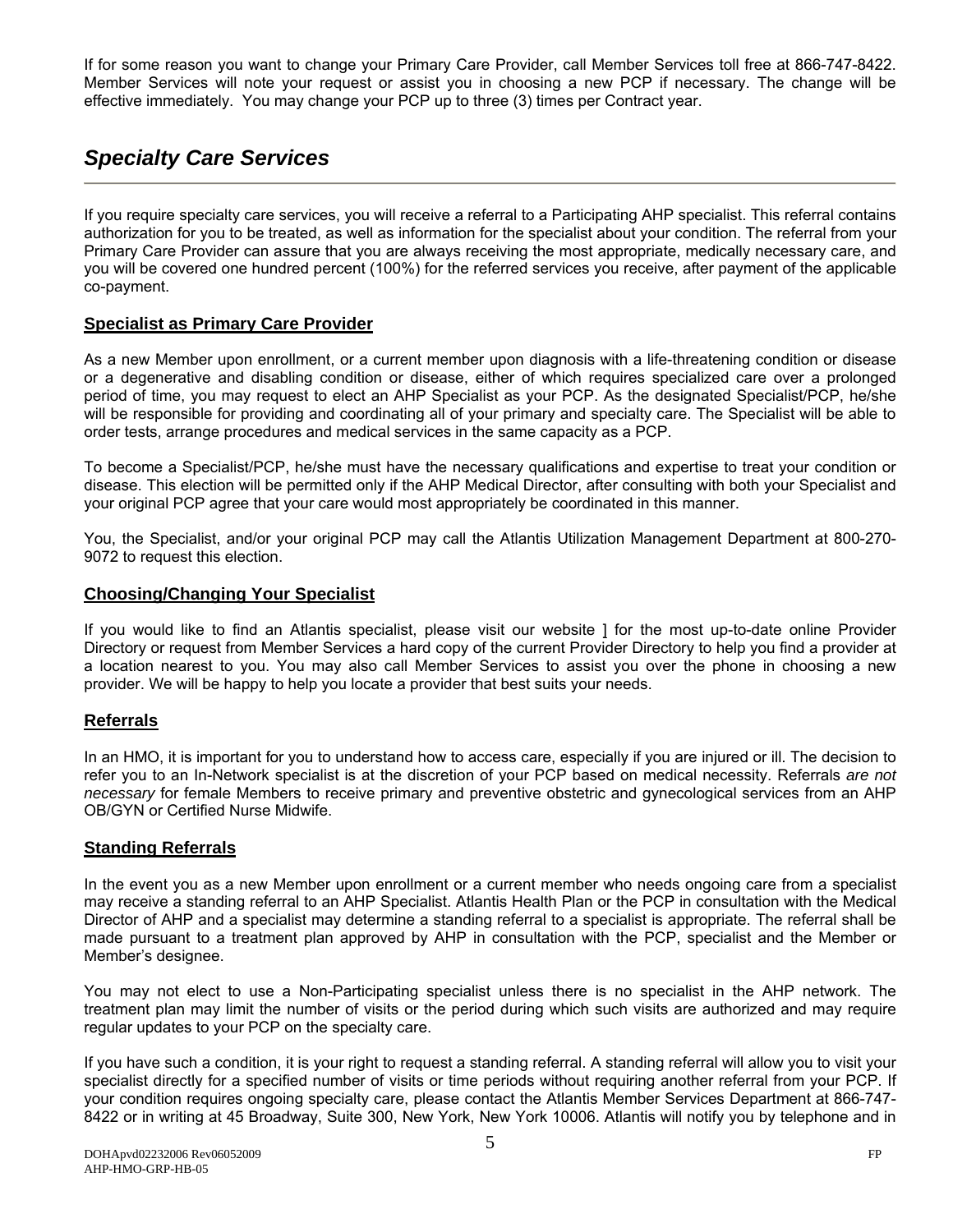writing within three business days of our decision and if approved, will provide you with the approved number of visits or time period.

## **Referrals to Specialty Care Centers**

In the event you as a new Member upon enrollment, or a current member upon diagnosis with a life-threatening condition or disease or a degenerative and disabling condition or disease, either of which requires specialized care over a long period of time, may request a referral to an AHP Specialty Center.

The AHP Medical Director and requesting provider will evaluate your condition to determine if such a referral is appropriate. The referral will be provided pursuant to a treatment plan that has been approved by the AHP Medical Director.

You, your PCP or AHP Specialist may call the AHP Utilization Management Department and request a referral to an AHP Specialty Care Center.

## **Out-of-Network Benefits Treated on an In-Network Basis**

Under certain circumstances, Atlantis may treat Out-of-Network specialty care on an In-Network basis. Utilization Management considers the following situations for an appointment to Non-Participating Provider:

- If the Plan does not have a healthcare provider with appropriate training and experience in the network to meet the particular needs of a Member.
- If the Plan deems it necessary to use providers outside the Network and approves such care in writing.
- If the first opinion concerns a diagnosis of cancer (either negative or positive) or a recurrence of cancer or a recommendation for a course of treatment for cancer, the Plan will approve coverage for a second medical opinion from a Non-Participating Specialist, including but not limited to a specialist affiliated with a specialty care center for the treatment of cancer. This is at no additional cost to you beyond what you would have paid for services from a Participating appropriate specialist.
- If a member has a life threatening condition or disease or degenerative and disabling condition or disease, which requires prolonged specialized medical care, the Plan may approve an appointment to a Non-Participating specialist to provide and coordinate the Member's primary and specialist care. The Plan may limit the number of visits or period of authorization and require the specialist to provide information to the Member's Primary Care Provider.
- If a member has a life threatening condition or disease or degenerative and disabling condition or disease, which requires prolonged specialized medical care, the Plan may approve an appointment to a designated or accredited specialty care center.

The Plan does not cover travel expenses associated with Out-of-Network appointments to specialty care centers even if significant travel is required unless travel is included in the rate of payment negotiated with the specialty care center.

#### **Process for Handling and Resolving Out-of-Network Appointments**

To request an appointment to an Out-of-Network provider, please call Health Services at 800-270-9072. Evaluation of the Member's condition will be determined by the Atlantis Health Plan Medical Director to determine if such an appointment is appropriate and medically necessary. The appointment will be provided pursuant to a treatment plan that has been approved by the Atlantis Health Plan Medical Director. If approved, this care will be provided at no additional cost to you beyond what you would otherwise pay for services received within the network.

## *Important Information about your Benefits*

## **Covered Services**

As an AHP member, your benefits package is one of the most comprehensive available today. Basic primary care and preventive benefits are available through your Primary Care Provider. These benefits include periodic physical examinations, annual gynecological examinations and pap smears, Well-Child care and immunizations, routine mammograms, health education services, periodic eye and hearing examinations, routine allergy injections, treatment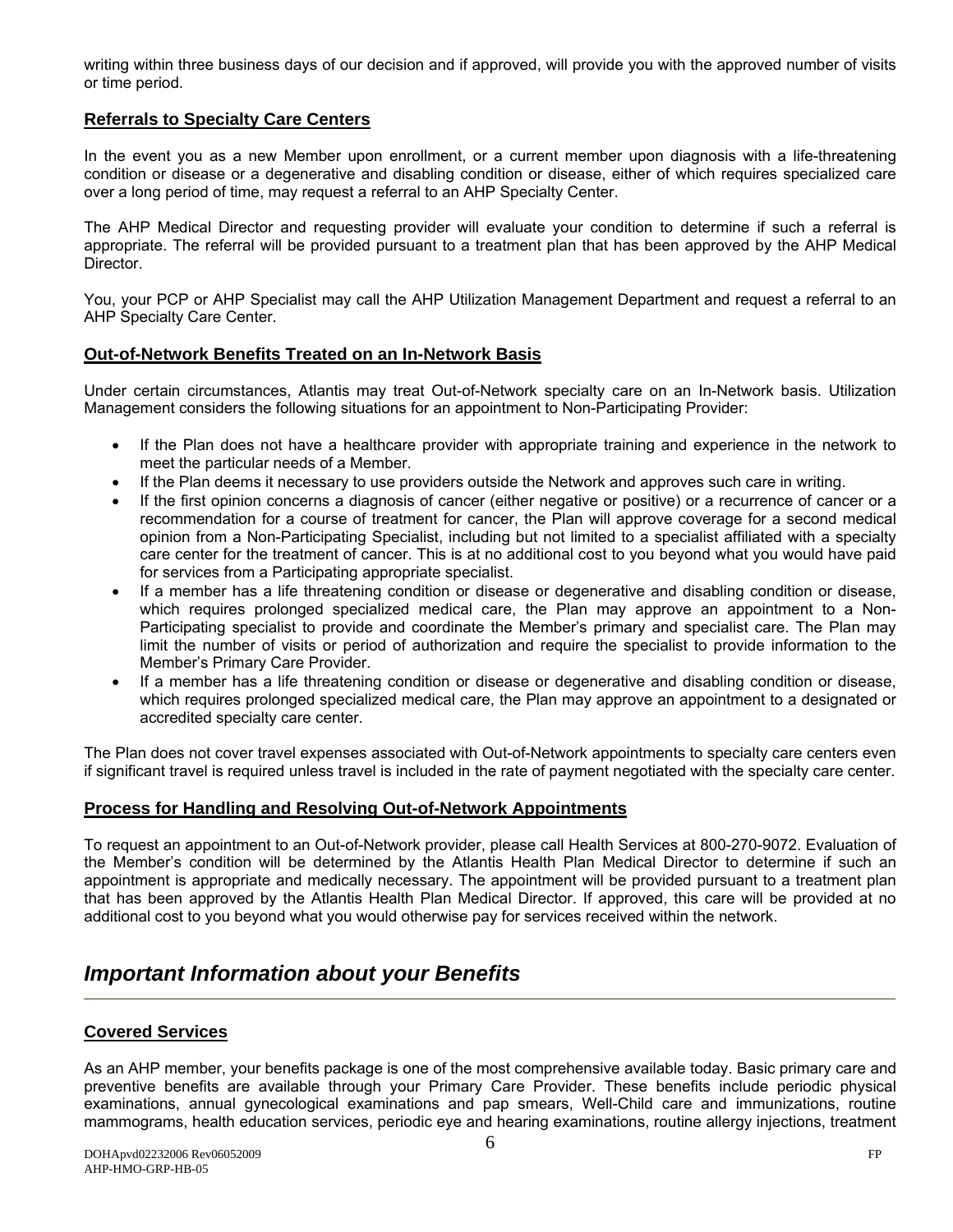for routine illness or injury as well as after hours, or urgently needed care. All Covered Services must be received by a Participating Provider and must be medically necessary. Please refer to your Subscriber Contract and Summary of Benefits for a full description of covered services.

### **Urgent Care After-Hours**

If your medical situation is *not* an emergency but still requires urgent medical attention **Call Your Primary Care Provider**. Your PCP has agreed to be available to you for urgent care, personally or through another Participating AHP Provider, twenty-four (24) hours a day, seven (7) days a week. These hours include holidays. Be sure to call during normal office hours for routine situations and only call after hours in URGENT situations. If necessary, leave a message with the answering service and the doctor will return your call.

## **Emergency Care**

#### **What is a Medical Emergency?**

A medical emergency is defined as follows: A medical or behavioral condition the onset of which is sudden, that manifests itself by symptoms of sufficient severity, including severe pain that a prudent layperson, possessing an average knowledge of medicine and health, could reasonably expect the absence of immediate medical attention to result in:

- $\sqrt{ }$  Placing the health of the afflicted Member with such condition in serious jeopardy, or, in the case of a behavioral condition, placing the health of such Member or others in serious jeopardy;
- √ Serious impairment to the Member's bodily functions;
- √ Serious dysfunction of any bodily organ or part of such Member; or
- Serious disfigurement of such Member.

## **Emergencies that do not require prior Authorization**

*Some examples of Medical Emergencies are:* 

- Severe Chest Pains
- Shortness of Breath
- Loss of Consciousness
- Uncontrolled Breathing
- Poisoning

#### **Some examples of situations that are usually NOT Medical Emergencies:**

- Earaches
- Pink Eye
- Fatigue
- Sprains & Strains
- Poison Ivy
- Colds, Coughs, & Sore Throats

#### **If you believe that you or a covered family member has a medical emergency:**

- Go to the nearest hospital emergency room or call 911 if the condition warrants it.
- Call your Primary Care Provider within forty-eight (48) hours after the emergency visit, or as soon as is reasonably possible.

#### **Emergency Services within the Service Area:**

AHP covers Emergency Services one hundred percent (100%), after applicable member financial responsibilities. The following guidelines should be followed for services to be covered:

- Your PCP, or covering provider, is available for emergency consultation twenty-four (24) hours a day, seven (7) days a week, to include holidays.
- Your PCP will coordinate or provide follow-up care that you may require after your emergency visit.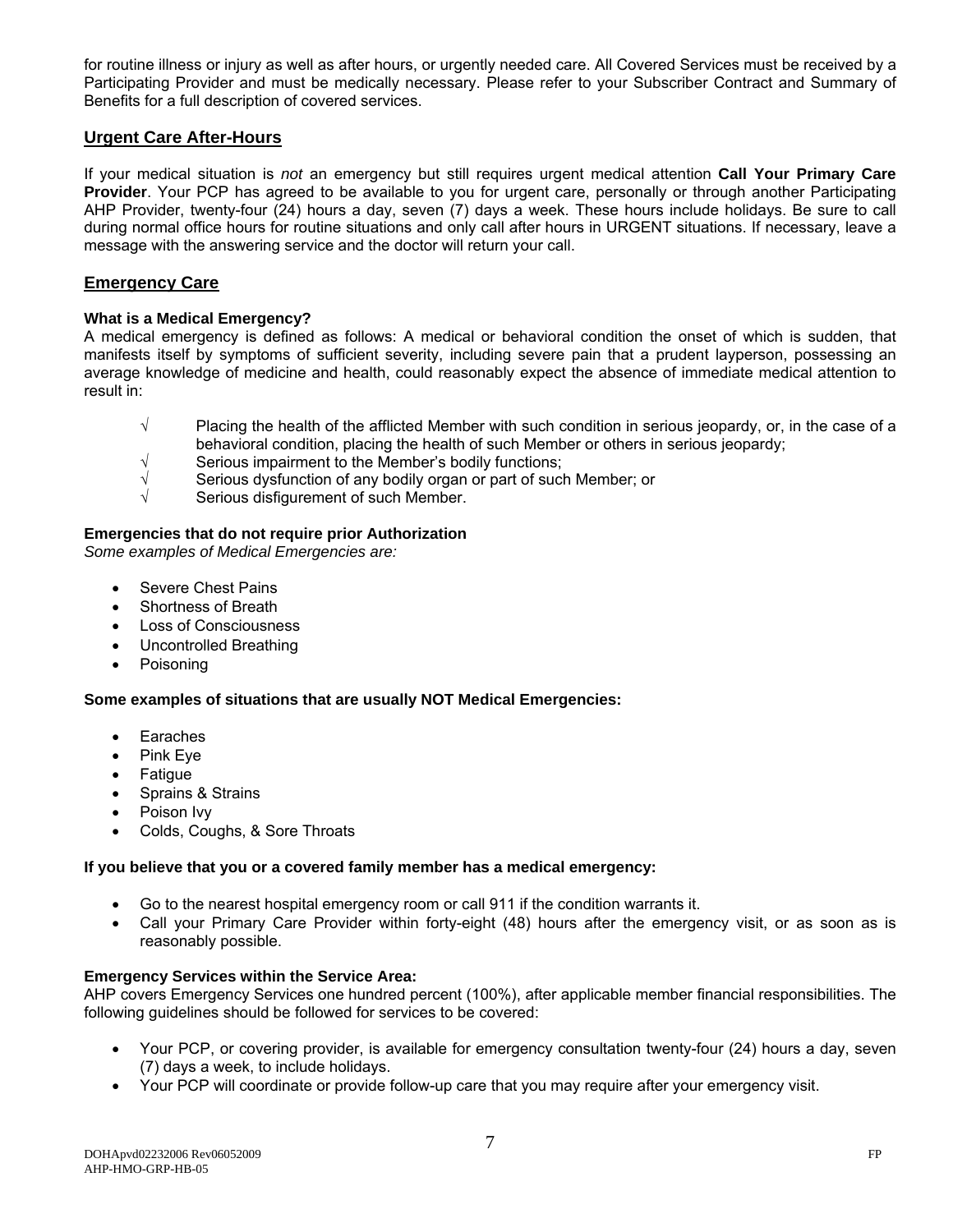You can use the emergency room of the nearest hospital for emergency medical attention. The facility does not have to be a Participating Facility. If necessary, Atlantis Health Plan will make a determination as to whether or not the situation was an emergency, based on your medical records from the emergency facility. You will be responsible for all charges for care that does not meet the definition of an emergency as stated above.

#### **Emergency Services Outside of the Service Area:**

As an AHP member, you are covered for emergency care, for as long as the emergency exists, even if the emergency happens outside of the service area. If you have an emergency situation outside of the AHP service area, you should do the following:

- Seek treatment at the nearest emergency facility
- Call your Primary Care Provider and AHP as soon as possible
- Consult with your PCP for any follow-up care that needs to be provided

#### **Emergency Care: Student Rider Participants**

If your benefits include a Student Rider then full time students living outside of the Service Area may receive coverage for Emergency Services. All other routine and specialist visits must be obtained from a Participating Provider within the Service Area.

#### **Remember:**

- The back of your Atlantis Membership Identification card has the telephone number where emergency providers can call if there are questions about your coverage
- Atlantis will encourage them to bill the plan directly. If it is necessary for you to pay for the services, and you believe that it is the responsibility of Atlantis Health Plan, please refer to the section on "Submitting Claims" in this handbook.

#### **Submitting Claims**

AHP is a prepaid managed care Plan. Accordingly, most claims for services will be paid directly by the Plan. Because of this process, you will probably never receive a bill for appropriately referred medically necessary covered services. However, there are some instances where you or another group health plan is responsible for the bill. Examples of these instances follow:

- If AHP is not the primary insurance carrier as more fully described in the Coordination of Benefits section of your Subscriber Contract.
- If you receive services which are not covered by AHP as more fully described in the Exclusions and Limitations section of your Subscriber Contract.
- If you receive services, or care from a provider (when the situation is not an emergency) who in not an Atlantis Participating Provider.
- If you receive care in an emergency facility in your service area when it was not an emergency, or if you receive follow-up care as a result of an emergency when the follow-up care was not authorized by your Primary Care Provider.

Should you receive a bill which you feel is AHP's financial responsibility even after reviewing the above listed examples, please send it to us clearly marked with your name and AHP identification number for payment consideration to the following address:

> Atlantis Health Plan, Inc. Member Claims 45 Broadway, Suite 300 New York, NY 10006

Be sure the bill contains the name and address of the provider of services, the nature of the service and the date and amount billed for each service.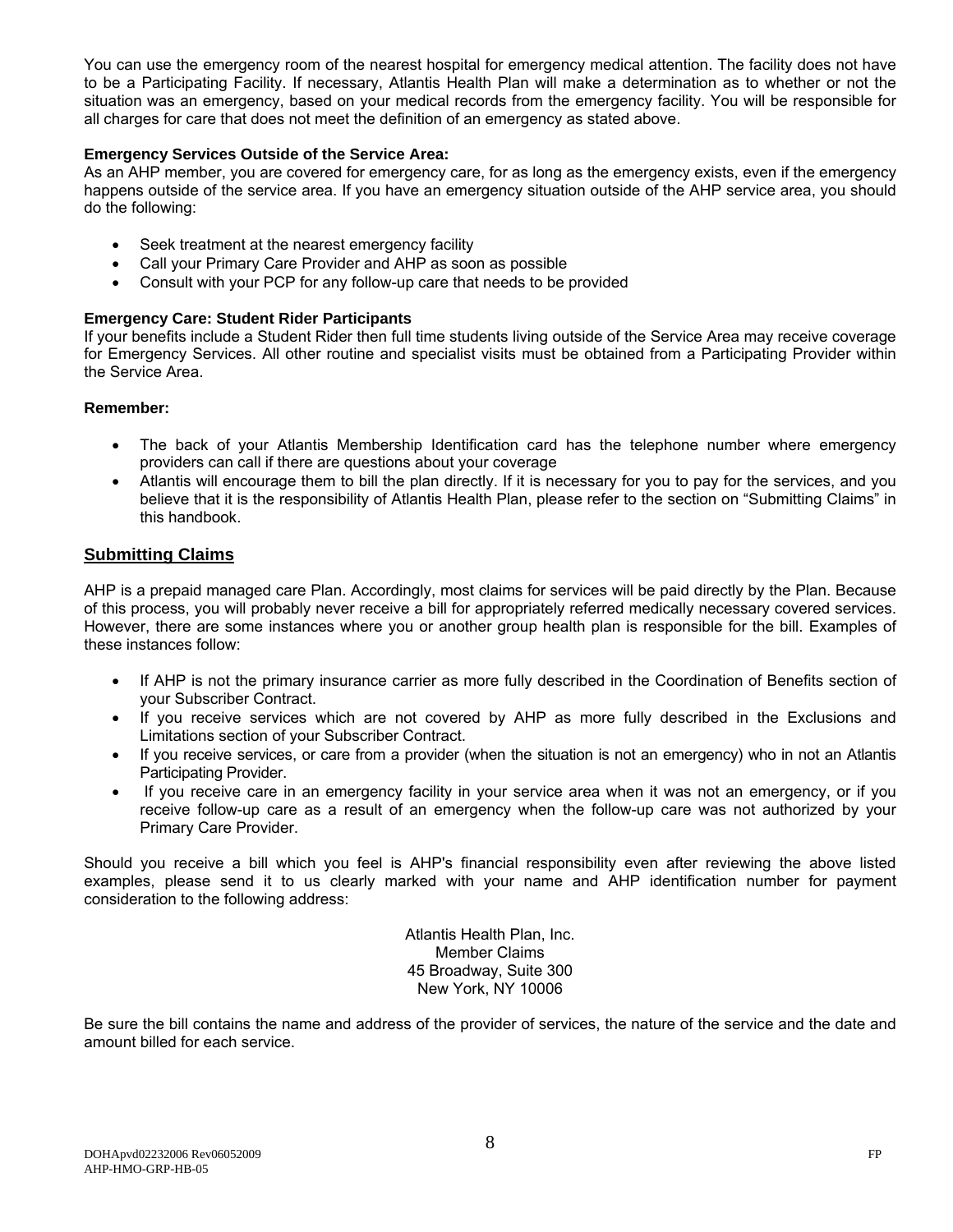## **Second Opinions**

There may be instances when you will disagree with a provider's recommended course of treatment or surgical recommendation. In such cases, you may receive a second opinion or second surgical opinion from another Participating Provider. You must pay the normal office visit co-payment for second opinions that you request. You, the Specialist, and/or your original PCP may call the Atlantis Utilization Management Department at 800-270-9072 to request a second opinion.

In some instances, we may require a second opinion before Pre-authorizing certain procedures. If AHP requests a second opinion, the member must go to a provider chosen by AHP for services to be covered. There is no cost to you when we request a second opinion if services are received by the provider chosen by AHP.

If the first opinion concerns a diagnosis of cancer (either negative or positive) or a recurrence of cancer or a recommendation for a course of treatment for cancer, you may request a referral from your attending physician to access a Non-Participating Provider Specialist for a second opinion, including a specialist affiliated with a specialty care center for the treatment of cancer. This is at no additional cost to you beyond what you would have paid for services from a Participating appropriate specialist.

## **Pre-authorization**

Pre-authorization means obtaining the Plan's approval before you receive a medical service or supply. Participating Providers have been provided with a list of all services that require prior approval and will communicate directly with the Plan in order to receive such approval. In general, Pre-authorization is required for certain medications, all elective inpatient admissions, all outpatient surgical procedures, certain diagnostic and treatment procedures and some medical equipment. Upon receipt of a request for Pre-authorization by your provider, Atlantis will review the clinical findings for Medical Necessity. If the proposed admission, procedure, service or supply is a Covered Service and we agree that it is Medically Necessary, approval will be given to the provider. This prospective utilization review assures that the treatment you receive is appropriate for you and is delivered in the most cost-effective setting.

#### **Hospital Services**

Pre-authorization is necessary for any hospital admission and/or outpatient surgery you may need, unless you are admitted on an emergency basis.

When using your benefits for elective hospital services, you will be admitted to the hospital where your Primary Care Provider or specialist is affiliated. All non-emergency hospital admissions must be Pre-authorized by AHP. The Participating Provider will contact Atlantis for Pre-authorization. All appropriately Pre-authorized hospital services are covered one hundred percent (100%), after payment of the required co-payment if applicable.

If you are admitted to a Non-Participating Hospital because of an emergency, you may be transferred to an AHP Participating Hospital when you are stable enough in order for your AHP doctor to treat you. There will be no additional cost to you for the transfer.

### **Transitional Care**

#### **Existing Members**

If a member's healthcare provider leaves the Plan's network for reasons unrelated to quality of patient care, question of imminent harm to patients, fraud, or disciplinary action, the Plan will allow the Member to request to continue an ongoing course of treatment with the provider for a transition period of no less than 90 days, that begins when the Participating Provider's contractual obligation to provide services to Atlantis members terminates or exhaustion of benefits, whichever comes first. In the case of a pregnancy that has entered the second trimester at the time of the provider's disaffiliation; the transitional period will include the provision of postpartum care directly related to the delivery.

Please call Atlantis Member Services at (866) 747-8422 to request such transitional care.

#### **New Members**

The Plan will allow a new member to continue an ongoing course of treatment with an existing provider if the Member has a life threatening condition or disease or degenerative and disabling condition or disease for a transitional period of up to sixty (60) days from the Effective Date of enrollment. In the case of a Member who has entered the second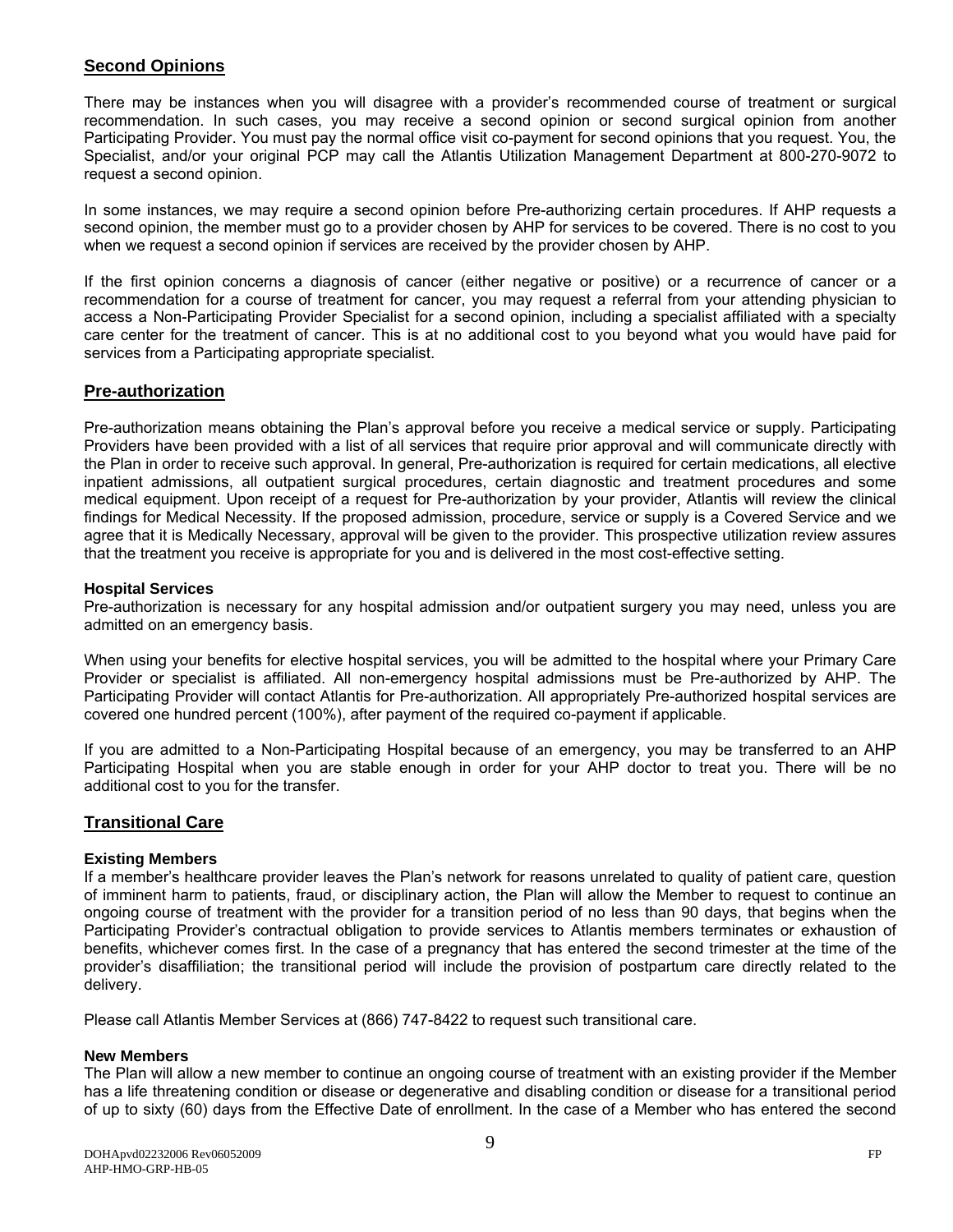trimester of pregnancy at the time of enrollment, the transitional period will include the provision of post-partum care directly related to the delivery.

Transitional care will only be authorized if the healthcare provider agrees to the following:

(1) To accept AHP's reimbursement rates as payment in full;

(2) To adhere to AHP's quality assurance requirements and to provide the necessary medical information related to such care; and

(3) To otherwise adhere to AHP policies and procedures including, but not limited to procedures regarding referrals and obtaining Pre-authorization and a treatment plan approved by AHP.

#### **Experimental and/or Investigational Treatment Procedures**

Experimental and investigational therapies or procedures are healthcare modalities, which are undergoing evaluation in clinical trials to determine their efficacy on a disease or injury. Depending upon the period during the evaluation, the experimental and investigational therapies or procedure may or may not have been deemed safe and/or effective by the Food and Drug Administration (FDA) or National Institutes of Health (NIH).

Upon written request, AHP will evaluate the experimental and investigational therapy or procedure for authorization for use. If a more conventional treatment or procedure is available, and is similarly effective and appropriate, AHP may not authorize the experimental or investigational treatment or procedure. The determination for approval will be based upon medical necessity, safety, effectiveness and whether or not the procedure or treatment has received approval by the FDA or NIH. Lack of approval by FDA or NIH will not prevent it from being authorized if the procedure or treatment is the only medically appropriate option available.

#### **Informed Consent Option**

As a member of Atlantis Health Plan, you are entitled to obtain complete current information concerning a diagnosis, treatment and prognosis from a physician or other provider in terms and language you can understand. When it is not advisable to give such information to you, the information will be made available to an appropriate person on your behalf. In addition, you are entitled to receive information from a physician or other provider necessary to give informed consent prior to the start of any procedure or treatment. Lastly, you have the right to refuse treatment to the extent permitted by law and to be informed of the medical consequences of the action.

#### **Advance Directives**

You have the right to participate in decisions relating to your healthcare. Working with your provider, you can decide whether to accept or reject proposed medical treatments. This right extends to situations where, because of your medical condition, you are unable to communicate with your provider or the hospital. This is done by the creation of an Advance Directive.

An Advance Directive is a written, signed document that provides instructions for your care if you are unable to communicate your wishes directly. Depending on the state where you are receiving treatment, the most common forms of Advanced Directives are Living Wills and Durable Powers of Attorney. These documents instruct your healthcare providers how to proceed if you are not able to communicate with them.

Additionally, The New York State Healthcare Proxy Law allows an adult to designate another adult, such as a trusted friend or loved one who knows the person and his or her wishes, to make treatment decisions if the adult becomes incapacitated and is unable to do so.

You are not required to have an Advance Directive or proxy, however, if you are interested in obtaining further information or receiving the appropriate forms please call or write the AHP Member Services Department.

#### **Pre-existing Condition Limitation**

Please note in your Certificate of Coverage the information regarding Pre-existing Conditions, which may affect your coverage. A Pre-existing Condition is a condition (whether physical or mental), regardless of the cause of the condition for which medical advice; diagnosis, care or treatment was recommended or received within the 6 month period ending on the Covered Person's Enrollment Date. Definition of "Enrollment Date" is the first day of coverage of the individual under the policy or, if earlier, the first day of the waiting period that must pass with respect to an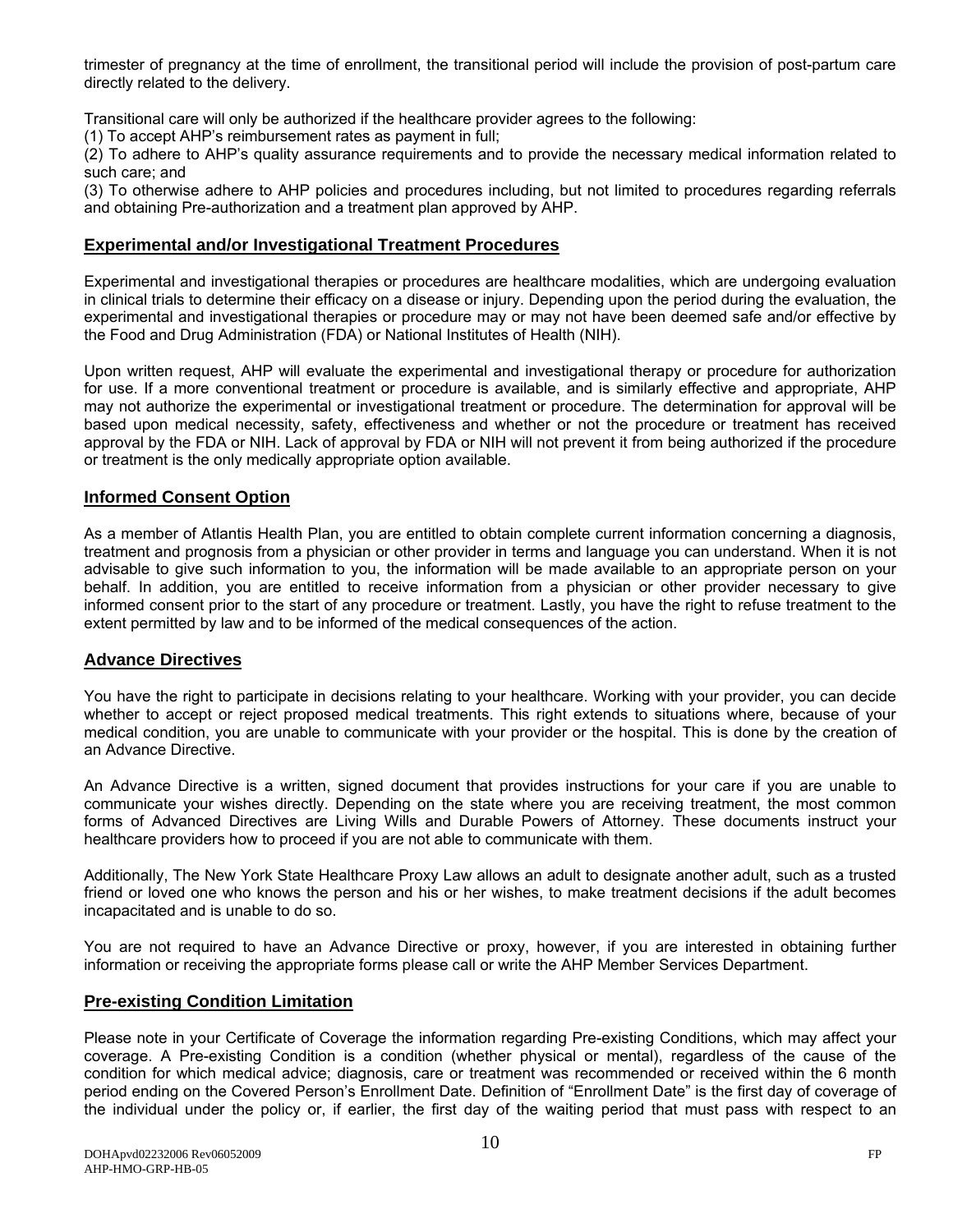individual before such individual is eligible to be covered for benefits. The exclusion of coverage for a Pre-existing Condition is for an twelve (12) month period following the Covered Person's Enrollment Date. The Pre-existing Condition Limitation does not apply to members of Large Groups. Any Member whose prior coverage lapsed for more than a period of sixty-three (63) consecutive days will be subject to the full extent of the Pre-existing Condition Limitation. **It is the responsibility of a new member to AHP to submit proof of prior coverage when requesting for preauthorization of health services. The lack of HIPAA information can affect the approval of requested services.** 

### **Notice of Privacy Practices-HIPAA**

#### **THIS NOTICE INCLUDED IN YOUR WELCOME PACKAGE DESCRIBES HOW MEDICAL INFORMATION ABOUT YOU MAY BE USED AND DISCLOSED AND HOW YOU CAN GET ACCESS TO THIS INFORMATION. PLEASE READ IT CAREFULLY.**

#### **Member Financial Responsibilities**

Member is responsible for pertinent premiums and co-payments as applicable to the Member's specific plan and benefit coverage.

#### **Co-payments**

When using benefits, you will be responsible for co-payments for certain professional services. A co-payment is a portion of the cost of the service that you are responsible for at the time the service is received. Co-payments for professional services apply to most "visits" to a physician or other provider.

You will only be responsible for co-payments when referrals are obtained by Atlantis, your PCP, or authorized Atlantis Providers.

#### **Excluded Services**

Please refer to the Restrictions, Exclusions, and Limitations section of your AHP Subscriber Contract for a complete description of restrictions, exclusions and limitations to your benefits.

#### **Utilization Review**

Atlantis Health Plan's Utilization Department is open Monday through Friday from 9 a.m. to 5 p.m. and can be reached toll free at 800-270-9072. If you are unable to contact us during these times, you may leave a voice mail message and/or FAX your request to AHP at 212-747-8375 at anytime. Your call will be returned on the next business day.

Utilization review is a process used by HMO's to monitor how physicians, hospitals and ancillary providers are providing services. Utilization Review is defined as the process of determining the necessity of medical services, either with regard to professional, institutional, experimental and/or investigational services. Utilization review will occur whenever judgments pertaining to medical necessity and the provision of services or treatments are rendered. AHP will not, during retrospective review, revise or modify the specific standards, criteria, or procedures used for the utilization review of procedures, treatment, and services delivered to the member during the same course of treatment.

There are three types of utilization review, which may be used at Atlantis Health Plan: Prospective, Concurrent and Retrospective. The following is a brief description of each and the time frames involved in each.

#### *A. Prospective*

Prospective utilization review is the process of determining medical necessity prior to the provision of the service. Prior approval and authorization of services, such as elective surgery, are examples of prospective utilization review.

Decisions regarding prospective utilization review will be completed in three (3) business days or less after AHP receives the necessary information with which to render a decision. You, your designee, and the provider will be notified by telephone and in writing of the determination.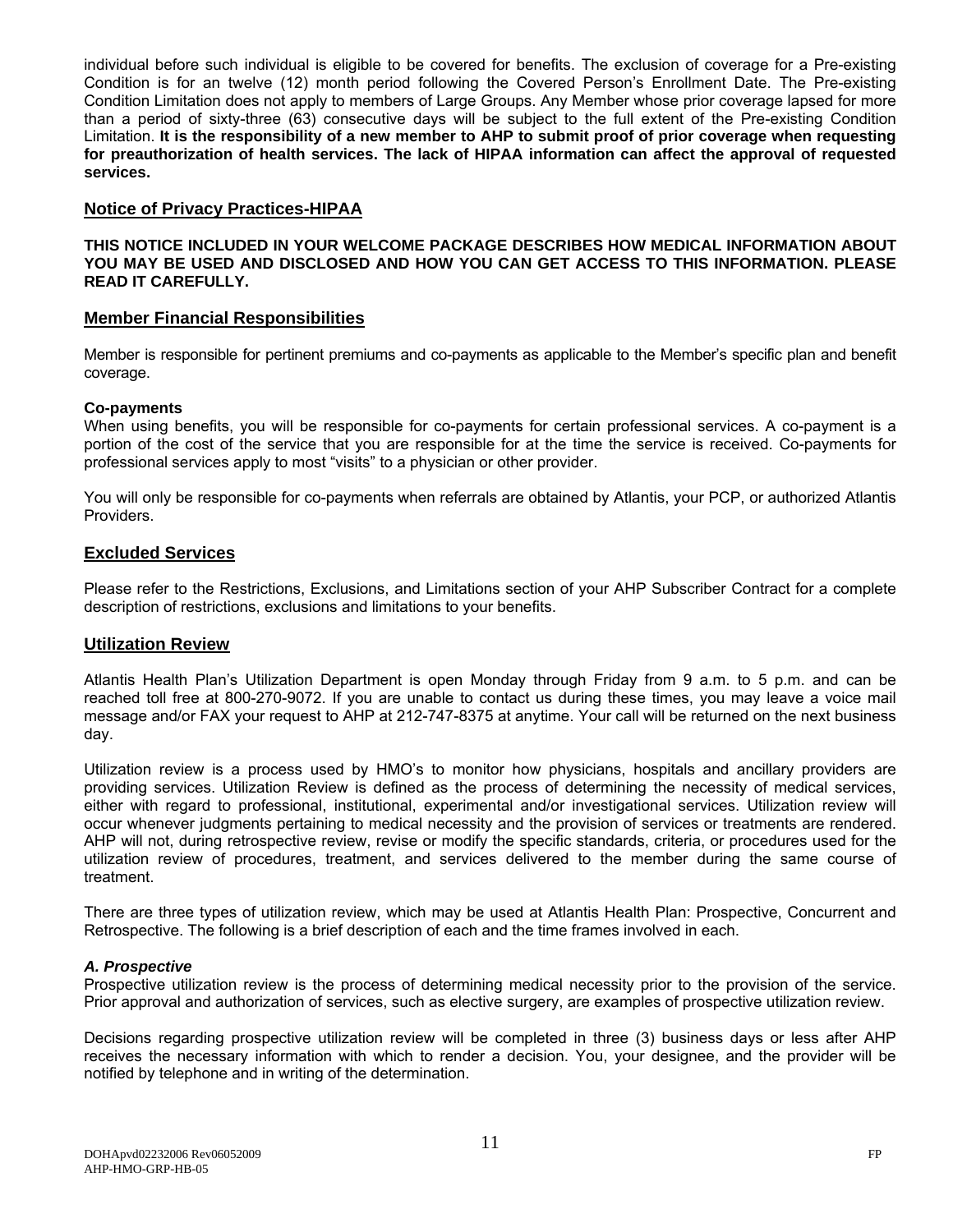### *B. Concurrent*

Concurrent utilization review is the process of determining ongoing medical necessity while the service is being provided. Evaluation of the continued need for inpatient utilization is an example of concurrent utilization review. Decisions regarding concurrent utilization review will be completed within one (1) business day after AHP receives the necessary information with which to render a decision. You, your designee, and the provider will be notified in writing and by telephone, of the amount of extended services approved, a summary of all services approved to date, the dates and duration of services approved, and the date of the next concurrent review date.

### *C. Retrospective*

Retrospective utilization review is the process of determining medical necessity after the service has been provided. Evaluation of Emergency Room utilization to determine if the conditions were met to conform to the definition of an emergency service is an example of retrospective utilization review.

Atlantis may reverse a Pre-authorized treatment service, or procedure retrospectively when:

- 1. The relevant medical information presented to the Plan or UR Agent is materially different from the information that was presented during the Pre-authorization review;
- 2. The relevant medical information presented to the Plan or UR Agent upon retrospective review existed at the time of the Pre-authorization but was withheld from or not made available to the Plan or UR Agent;
- 3. The Plan or UR Agent was not aware of the existence of the information at the time of review; and
- 4. If the Plan or UR Agent had been aware of this information, the treatment, service or procedure being requested would have not been authorized. The determination is to be made using the same specific standards, criteria or procedures as used during the Pre-authorization review.

Decisions regarding retrospective utilization review will be completed within thirty (30) days or less after Atlantis Health Plan receives the necessary information with which to render the decision. The member, member's designee, and provider will be notified in writing of the determination.

Failure by AHP to make a determination within the required time periods set forth in Article 49 of the Public Health Law shall be deemed to be an adverse determination subject to internal appeal.

#### **Clinical Review Criteria**

Atlantis Health Plan utilizes nationally recognized criteria as well as internal practice guidelines and standards for determination of clinical appropriateness. These criteria whether utilized internally or through delegation to an authorized external review agent, are selected, developed, approved, applied, managed and overseen by the plan's Utilization Management/Quality Improvement Committee with the support of administration, the medical directors, and the utilization management department, to ensure clinical consistency and appropriateness of all criteria utilized by AHP. Clinical review criteria and practice guidelines are reviewed annually or as necessary by the UM/QI committee. Along with industry recognized criteria, decisions and determinations are also based upon the clinical reviewer's knowledge and judgment on a case by case basis.

AHP clinical reviewers utilize InterQual criteria sets to assist in the review of inpatient, outpatient procedures, and imaging requests to confirm the appropriateness and medical necessity of the services. Complete criteria sets are maintained at AHP's administrative offices, and are available for reference to authorized entities, providers and subscribers upon request. *To ensure the appropriate release of criteria to members/providers when a review of requested health care services results in a determination to deny services or at any time during the review process, the request should be made to:* 

> Atlantis Health Plan, Health Services Department 45 Broadway, Suite 300 New York, NY 10006

## **Appeal Procedures**

Adverse determinations will only be made by a clinical peer reviewer of AHP when requested health services or a level of care are denied because they fail to meet the established written utilization review criteria of the plan for medical necessity and appropriateness of the level of care.

A clinical peer reviewer is a physician who possesses a current and valid non-restricted license to practice medicine, or a healthcare professional other than a licensed physician who, where applicable, possesses a current and valid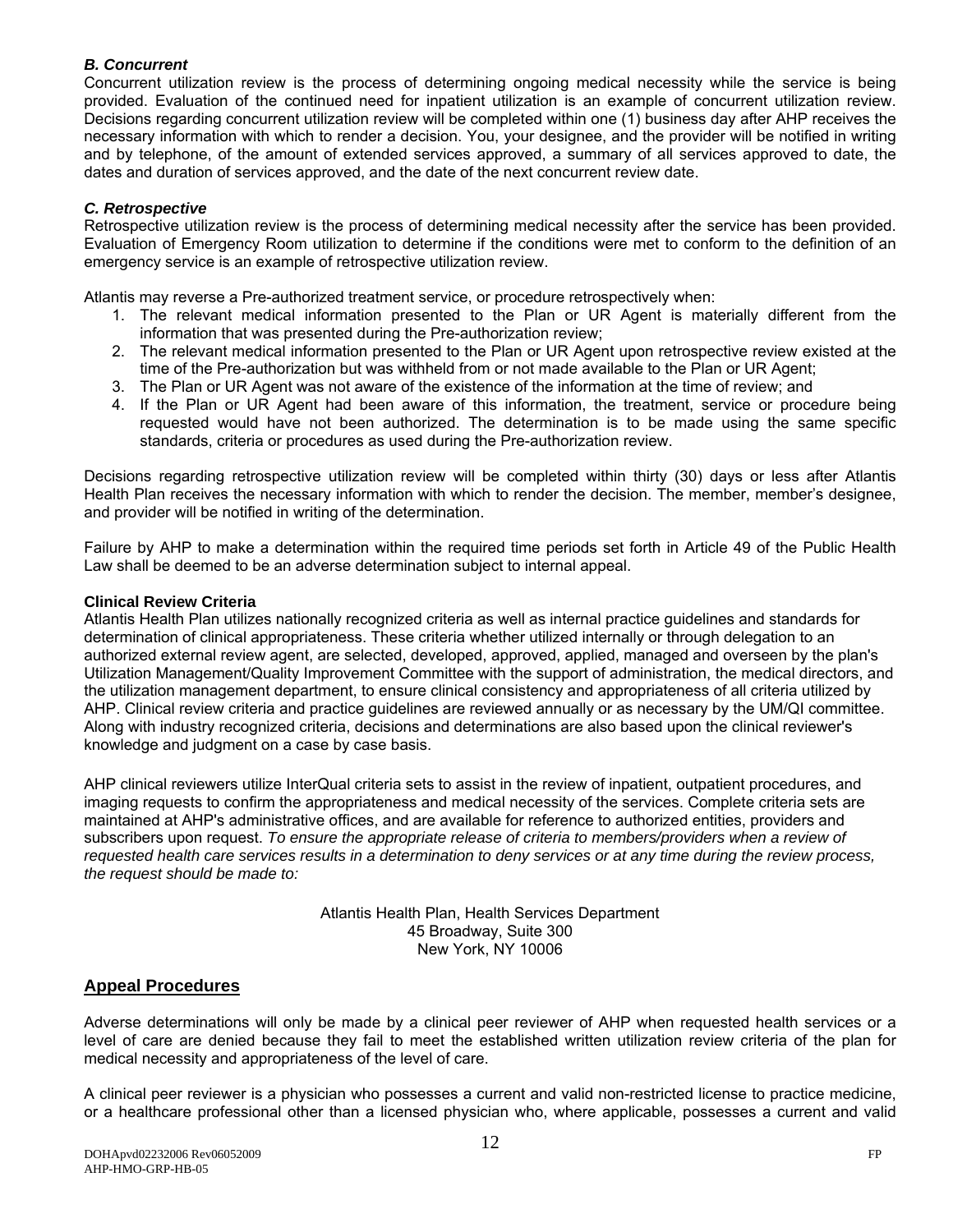non-restricted license, certification or registration or, where no provision for a license, certificate or registration exists, is credentialed by the national accrediting body appropriate to the profession and is in the same profession/specialty as the healthcare provider who typically manages the medical condition.

Notices of adverse determination are made in writing and include:

- $\sqrt{ }$  The reasons for the determination
- $\sqrt{\frac{1}{1}}$  The clinical rationale, if any,<br>
Instructions on how to initiate
- √ Instructions on how to initiate an appeal
- Notice of availability of the clinical review criteria upon which the determination was based, upon request of the member or the member's designee,
- √ Specification of any additional information which should be provided to, or obtained by the plan in order to render a decision on the appeal. As a member you have the right to designate a representative to file an appeal. Only qualified clinical personnel will review appeals.

You, your designee, or your healthcare provider may request from AHP a reconsideration or appeal of the adverse determination. Various types of appeals and time frames for responses are provided for, depending on the following circumstances under which the adverse determination was made:

- Reconsideration within one (1) business day of receipt of the request;
- Expedited appeal with access to a clinical peer reviewer within one (1) business day and a determination completed in two (2) business days of receipt of necessary information to conduct the appeal.
- Standard appeal with a determination completed within sixty (60) days of receipt of necessary information to conduct the appeal. AHP will issue written notification of the appeal determination within two (2) business days.
- Retrospective review determination is made within thirty (30) days of receipt of necessary information with which to render the decision.

Failure by AHP to make an appeal determination within the applicable time periods set forth in Article 49 of the Public Health Law shall be deemed to be a reversal of AHP's initial adverse determination.

#### **Internal Appeal Procedures**

1. Except in cases of adverse determinations made during retrospective review, when an adverse determination is made without attempting to discuss the plan of care with the healthcare provider who specifically recommended the healthcare service, procedure or treatment under review, the provider may request a reconsideration of the adverse determination.

Reconsideration will occur within one (1) business day of receipt of the request, and will be conducted between the member's healthcare provider and the clinical peer reviewer who made the initial determination (or a designated substitute if the original reviewer is not available).

If the adverse determination is upheld after reconsideration, AHP will issue a written notice of adverse determination within one (1) business day after the determination. The member or the member's designee or the member's healthcare provider may then proceed to further appeal the decision using either the expedited appeal or the standard appeal, as defined below.

2. Except in cases of adverse determinations made during retrospective review, an Expedited Appeal is allowed in situations involving:

a. Continued or extended healthcare services, procedures or treatments or additional services for a member undergoing a course of continued treatment prescribed by a healthcare provider;

b. The healthcare provider believes an immediate appeal is warranted. AHP will provide the member's healthcare provider with reasonable access within one (1) business day of receiving notice of the taking of an expedited appeal, to a clinical peer reviewer other than the clinical peer reviewer who rendered the adverse determination.

The clinical peer reviewer will render a determination within two (2) business days of receipt of necessary information to conduct the appeal.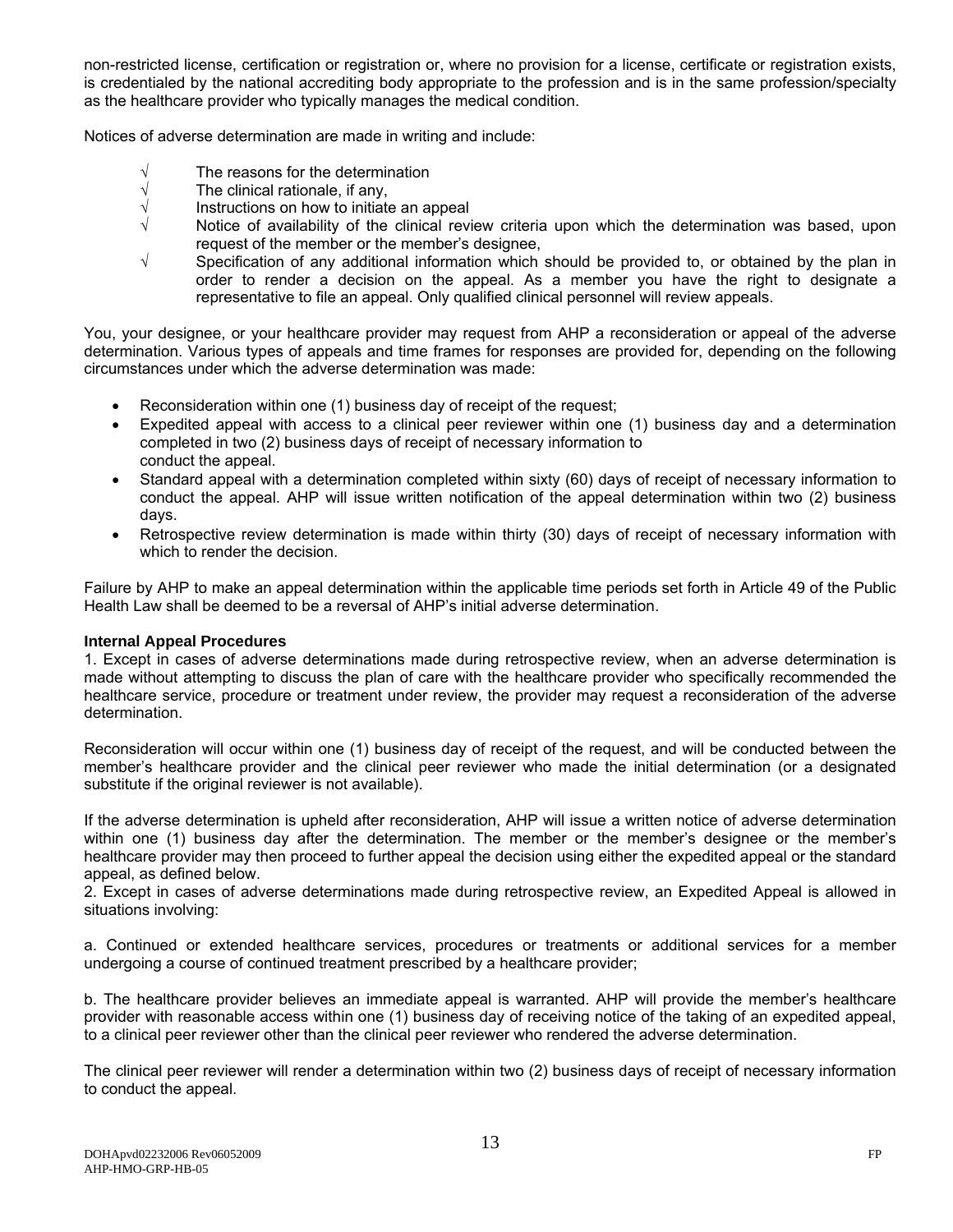Expedited appeals, which do not result in a resolution satisfactory to the appealing party, may be further appealed through the standard appeal process, as defined below, or a request can be made for an external appeal (See below– External Appeal Procedure)

3. Except in cases of adverse determinations made during retrospective review, a Standard Appeal process is required in all other situations than those described above.

These appeals may be filed in writing or by telephone. To file a standard appeal of an adverse determination, an appealing party has no less than forty-five (45) days after the member receives a notice of adverse determination and AHP receives all necessary information to conduct the appeal.

AHP will send written acknowledgment of receipt of the appeal to the appealing party within fifteen (15) days of the date of the appeal. AHP will assign a clinical peer reviewer other than the one who rendered the adverse determination, and the appeal determination will be rendered within sixty (60) days of receipt of information necessary to conduct the appeal.

Thereafter, AHP will issue written notification of the appeal determination within two (2) business days to the member, the member's designee and the member's healthcare provider. This notice will include reasons for the determination, with the clinical rationale provided where the adverse determination is upheld on the appeal and notice of the member's right to external appeal and the timeframes for such external appeals.

4. Retrospective review determinations involve services, which have already been delivered to the member. An appeal or reconsideration of adverse determinations of this type will comply with the procedures of the standard appeal except that the appeal determination must be made within thirty (30) days of receipt of information necessary to conduct the appeal. AHP will assign a clinical peer reviewer other than the one who rendered the adverse determination.

#### **External Appeal Procedure**

You or your designee and in connection with a retrospective adverse determination, your health care provider may file an application for an external appeal by a state approved external appeal agent if you have received a denial of coverage based on medical necessity or because the service is experimental and/or investigational.

To be eligible for an external appeal, you must have received a final adverse determination (FAD) as a result of AHP's first-level utilization review (UR) appeal process or both you and AHP must jointly agree to waive the UR appeal process. An external appeal application will be attached to the FAD that you receive from the Plan.

The application will provide clear instructions for completion. You must include \$50.00 with the application. Your healthcare provider may submit an external appeal for retrospective adverse determinations but may not charge you for this fee. This money will be refunded if the external appeal is decided in your favor. You may obtain a waiver of this fee if you meet AHP's criteria for a hardship exemption. To apply for this exemption, please call our Member Services Department at 866-747-8422.

The external appeal application will instruct you to send the completed form to the New York State Department of Insurance. You (and your doctors) must release all pertinent medical information concerning your medical condition and request for services. An independent external appeal agent approved by the State will review your request to determine if the denied service is medically necessary and should be covered by AHP. All external appeals are conducted by clinical peer reviewers certified by the State. The agent's decision is final and binding on both you and AHP.

The application for an external appeal must be made within forty-five (45) days of the member's receipt of the notice of a final adverse determination or within forty-five (45) days of when you and AHP jointly agree to waive the internal appeal process. If you and Atlantis jointly agree to waive the internal appeal process offered by the Plan, the FAD information will be provided to you simultaneously with the letter agreeing to the waiver. The letter agreeing to such waiver and the information required above will be provided to the you within twenty-four (24) hours of the agreement to waive Atlantis's internal appeal process.

However, regardless of whether you participate in this additional AHP internal appeal process, an application for external appeal must be filed with the New York State Department of Insurance within forty-five (45) days from your receipt of the notice of final adverse determination from AHP's first-level appeal to be eligible.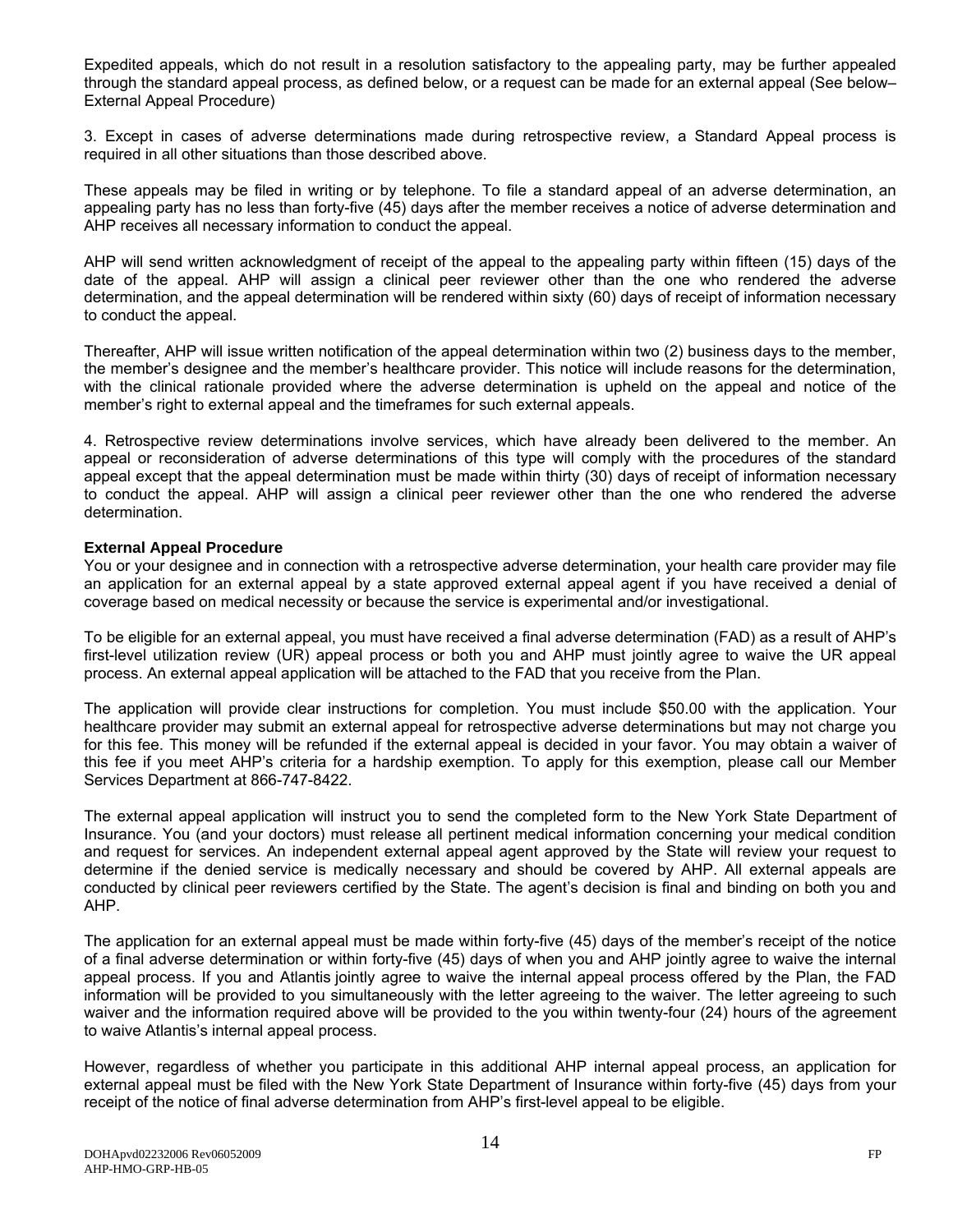You will lose your right to an external appeal if you do not file an application for an external appeal within forty-five (45) days from your receipt of the final adverse determination from the first level internal plan appeal.

An external appeal agent must decide a standard appeal within thirty (30) days of receiving your application for external appeal from the state. Five (5) additional business days may be added if the agent needs additional information. If the agent determines that the information submitted to it is materially different from that considered by AHP, AHP will have three (3) additional business days to reconsider or affirm its decision. You and AHP will be notified within two (2) business days of the agent's decision.

You may request an expedited appeal if your doctor can attest that a delay in providing the recommended treatment would pose an imminent or serious threat to your health. The external appeal agent will make a decision within three days for expedited appeals. Every reasonable effort will be made to notify you and AHP of the decision by telephone or fax immediately. This will be followed immediately by a written notice.

In the event an adverse determination is overturned on external appeal, or in the event that AHP reverses a denial, which is the subject of external appeal, AHP shall provide or arrange to provide the healthcare service(s), which is the basis of the external appeal to you.

If you are no longer insured by AHP at the time of an external appeal agent's reversal of AHP's utilization review denial, AHP will not be required to provide any healthcare services to you. You, your designee or your healthcare provider, may request an external appeal of a retrospective adverse determination if the services in question were denied based on medical necessity and/or were considered experimental and/or investigational.

#### **Contact Information for External Appeals:**

- The New York State Department of Insurance at 800-400-8882, or its website (www.ins.state.ny.us)
- The New York State Department of Health **website only** (www.health.state.ny.us) or
- Our Member Services Department at 866-747-8422.

#### **The Grievance Process**

AHP attempts to solve your problems or complaints through the Member Services Department in an efficient manner. You may file a complaint or grievance regarding services provided by Atlantis Health Plan (AHP) or a contracted practitioner and/or facility, denial of access to a referral, a requested benefit that is not covered pursuant to the contract provisions, or concerning the professional and/or business conduct of AHP, employees, contracted practitioners and/or their employees or personnel. A member may also submit a verbal or written request to review an adverse determination concerning an administrative decision not related to medical necessity, for example, the processing and payment of a claim, balance billing etc.

AHP has established the following grievance policy and procedure for use by its members.

1. For purposes of clarity, the term *grievance* or *complaint* may be used interchangeably.

2. Qualified clinical personnel will make determination of all complaints involving clinical decisions.

3. AHP will allow only qualified personnel to make determinations with regard to the provision of your benefits. Any denial will be accompanied by an explanation and a basis behind the decision and further appeal rights.

4. AHP will not retaliate or take any discriminatory action against the member because they filed a complaint or appeal.

5. The member has the right to designate a representative to file complaints and appeals on his behalf. Any member who wants to access the grievance process, but is unable to put his/her grievance into writing due to a disability and/or lack of literacy may contact the AHP Member Service department. The Member Service Representative will then document the member's grievance. In the event, a non-English speaking member files a grievance, AHP will arrange to have an interpreter available.

6. The member has a right to file a complaint verbally when the dispute is about referrals or covered benefits. To file a complaint verbally, please call AHP Member Services Department at **866-747-8422.** To send a written grievance or a complaint, please address your letter to: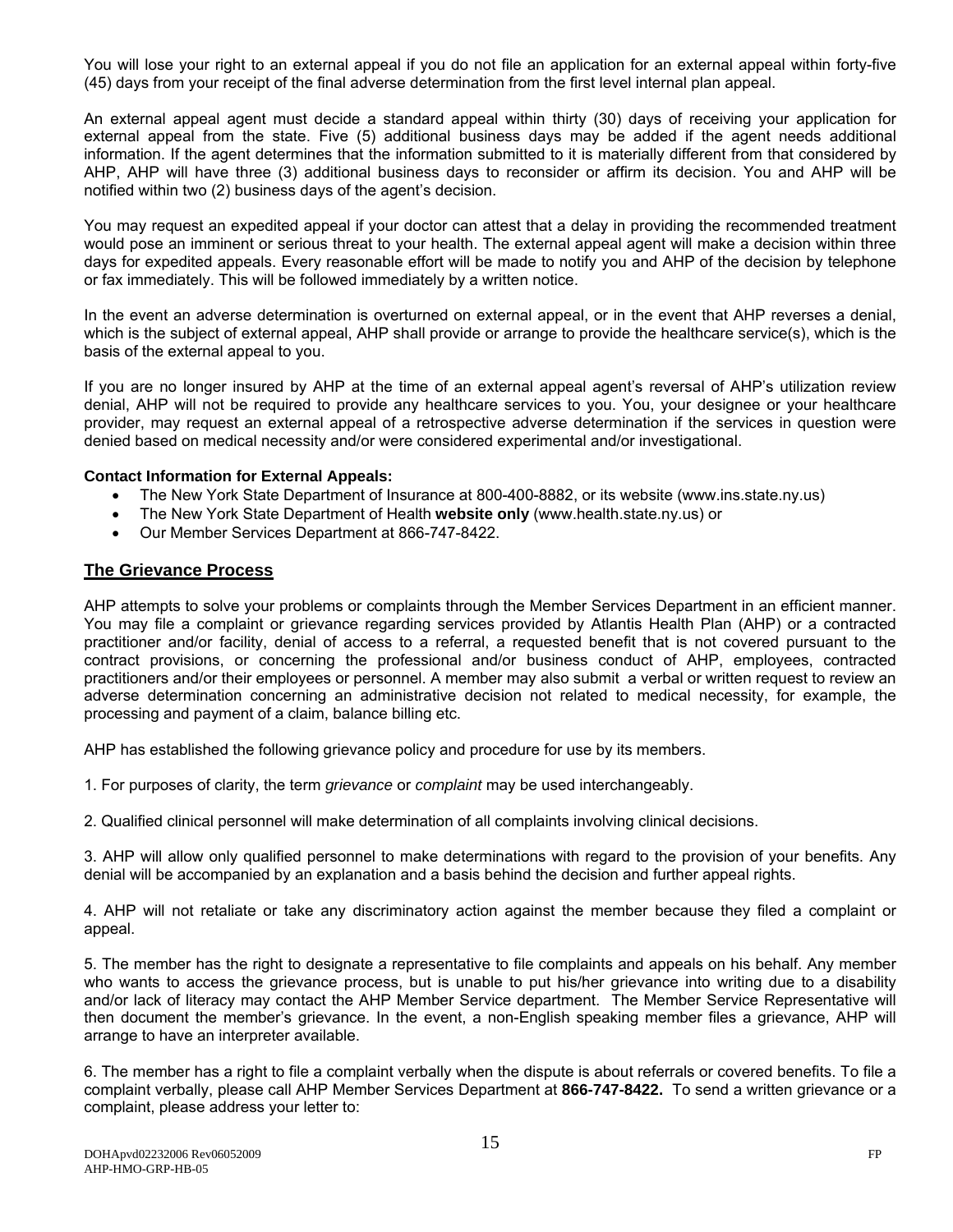#### Atlantis Health Plan, Grievance Dept. 45 Broadway, Suite 300 New York, NY, 10006

Members may contact the State Insurance or Health Department at any time during the complaint process. Listed below are the toll-free telephone numbers for each Agency.

#### New York State Department of Health 800-206-8125 90 Church Street New York, New York 10007

#### New York State Department of Insurance, Consumer Services Unit 800-342-3736 25 Beaver Street New York, NY 10004

7. Each complaint will be promptly investigated and AHP will provide a member with a response to a complaint or grievance within thirty (30) days of receipt of all necessary information in the case of requests for referrals and/or for dispute involving member Contract benefits and forty-five (45) days for all other disputes. AHP will give a response within forty-eight (48) hours after receipt of all necessary information when a delay would significantly increase the risk to the member's health. The notification will be made within three (3) business days after a decision is rendered. The notice of determination shall include (i) detailed reasons for the determination; (ii) in cases where the determination has a clinical basis, the clinical rationale for the determination without releasing protected peer review information or a written statement that insufficient information was presented or available to reach a determination; and a procedure for filing an appeal of the determination.

Members who are dissatisfied with the Plan's handling of a complaint or who receive a claim denial from AHP may file a Grievance. To make this process more accessible to non-English speaking members, AHP can arrange to have an interpreter available who speaks your language. You also have the right to file a complaint orally when your dispute is about referrals or covered benefits.

The following timeframes apply to the Grievance Appeal Procedure:

1. The Member or designee has at least 60 business days after receipt of the notice of the complaint determination to file a grievance appeal.

2. Grievance appeals should be submitted in writing, on a form provided by AHP.

3. Personnel qualified to review the complaint, including licensed, certified or registered healthcare professionals who did not make the initial determination will decide grievance appeals related to clinical matters.

4. Qualified personnel at a higher level than the personnel who made the original complaint determination will make grievance appeal determinations relating to non-clinical matters.

5. Appeals will be decided and notification provided to the Member no more than:

- 2 business days after the receipt of all necessary information when a delay would significantly increase the risk to a Member's health.
- Thirty (30) business days after the receipt of all necessary information in all other instances, including requests for referrals.

6. The written notice of an appeal determination will include the following:

- Detailed reasons for the determination;
- The clinical rationale if applicable, without releasing protected peer review information;
- Atlantis Health Plan does not provide any other level of appeals after this level has been exhausted.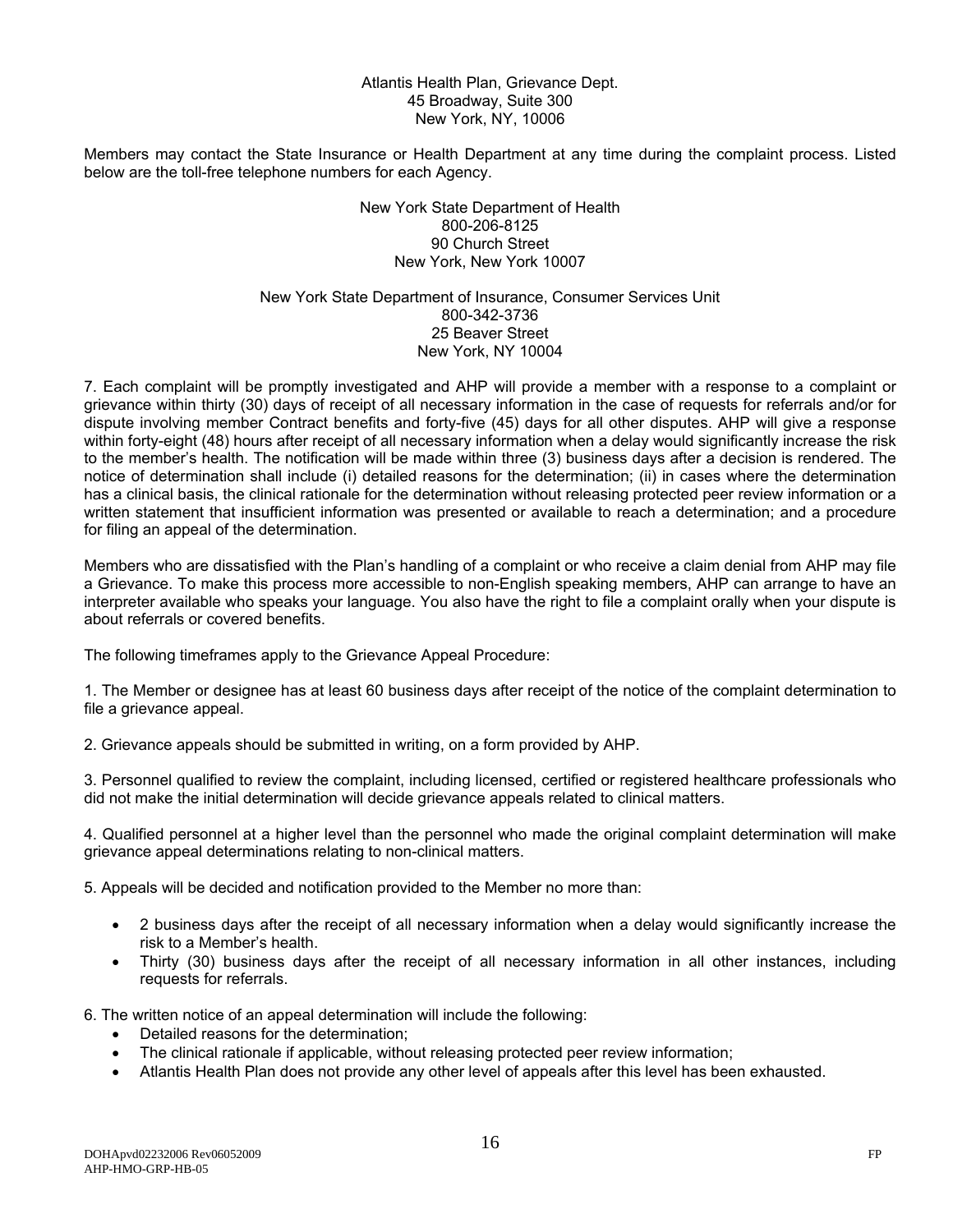**For all grievances and grievance appeals AHP shall provide written acknowledgment within 15 business days of receipt. The letter will include the name, address and telephone number of the individual designated to respond to the grievance/grievance appeal. AHP will indicate what additional information, if any must be provided for AHP to render a decision.** 

#### **Member Rights & Responsibilities**

#### **As an Atlantis Health Plan Member, you have the following RIGHTS AND RESPONSIBILITIES:**

1. To obtain complete, current information concerning a diagnosis, treatment and prognosis from a physician or other provider in terms that you can be reasonably expected to understand. When it is not advisable to give such information to the Member, the information will be made available to an appropriate person on the Member's behalf;

2. To receive information from a physician or other provider necessary to give informed consent prior to the start of any procedure or treatment; and to refuse treatment to the extent permitted by law and to be informed of the medical consequences of that action.

3. To participate in decisions relating to your healthcare. Working with your doctor, you can decide whether to accept or reject proposed medical treatments. That right extends to situations where, because of your medical condition, you are unable to communicate with your doctor or the hospital. This is done by the creation of an Advance Directive.

#### **As a Member or Prospective Member, you also have the RIGHT to request AHP to provide:**

1. A list of the names, business addresses and official positions of the board of directors, controlling persons, owners or partners of the health maintenance organization

2. A copy of the most recent annual AHP certified financial statement, including a balance sheet and summary of receipts and disbursements prepared by a certified public accountant;

3. A copy of the most recent individual, Direct Pay Subscriber Contracts;

4. Information relating to consumer complaints compiled pursuant to section two hundred of the insurance law;

5. AHP procedures for protecting the confidentiality of medical records and other Member information;

6. To inspect drug formularies, if used by AHP, and obtain information on whether individual drugs are included or excluded from coverage;

7. A written description of the quality assurance procedures used by AHP;

8. A description of the procedures followed by AHP in making decisions about the experimental or investigational nature of individual drugs, medical devices or treatments in clinical trials;

9. A list of individual health practitioner affiliations with Participating Hospitals, if any;

10. Specific written clinical review criteria relating to a particular condition or disease and, where appropriate, other clinical information which AHP might consider in our utilization review, along with how it will be used in the utilization review process, provided, however, that the information is only used by you in evaluating the Covered Services provided by AHP;

11. A copy of the application procedures and minimum qualification requirements for healthcare providers to be considered by AHP; and

12. Other information as required by the New York State Insurance Commissioner provided that such requirements are promulgated pursuant to the state administrative procedure act.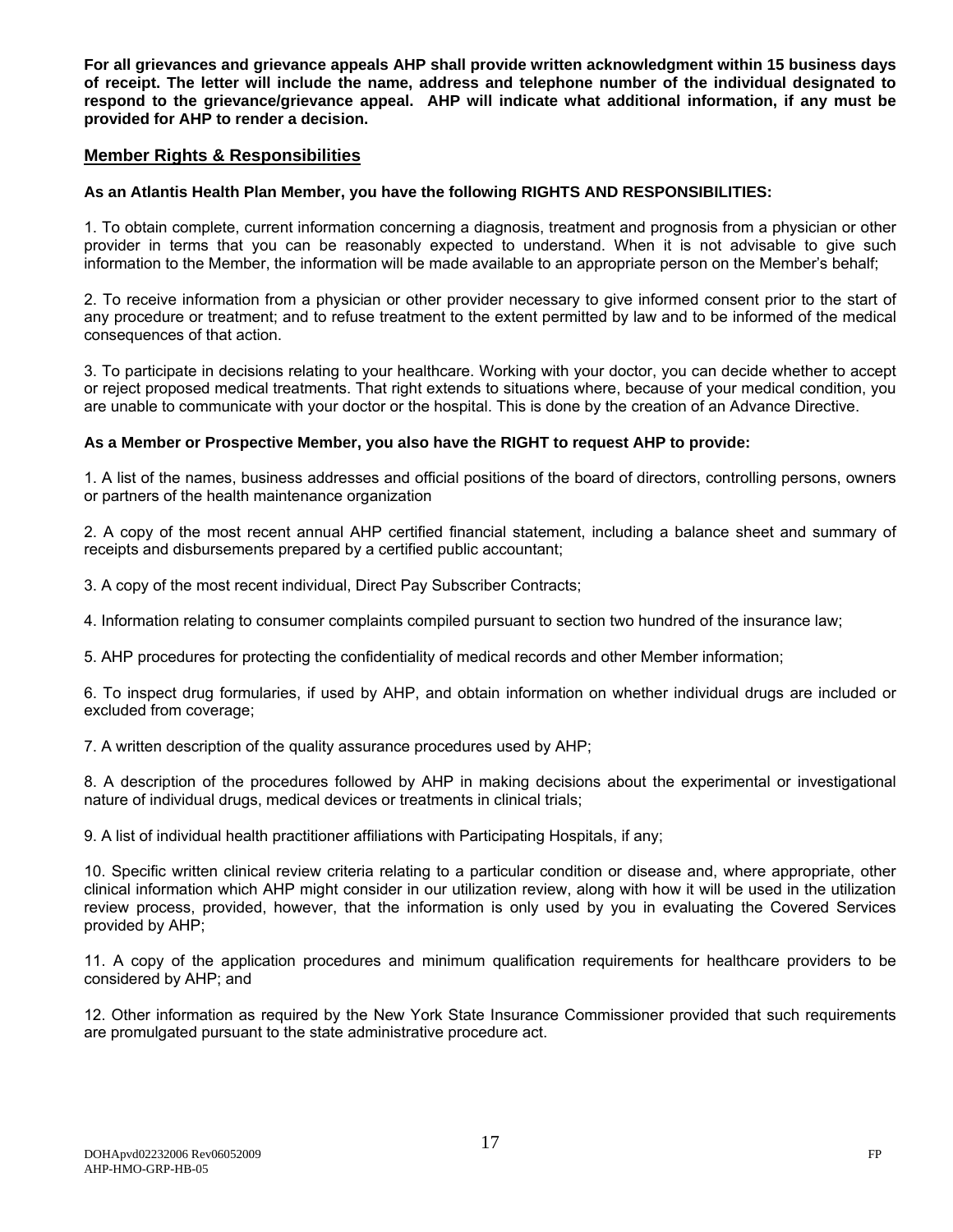#### **Member Services Department**

AHP's Member Services Representatives are available to answer any questions you may have about the Plan. Please call us to request an additional identification card, change primary care physicians, report an emergency or request clarification on a particular benefit.

Call AHP's Member Services Department: at **866-747-8422** or you may FAX us at **212-747-0843** 

If you prefer to contact us in writing, please send all correspondence to:

Atlantis Health Plan Member Services 45 Broadway, Suite 300 New York, New York 10006

#### **Membership Issues**

There are two types of membership with Atlantis:

1. You are an employee or member of a Group who remits premium payments to Atlantis on your behalf;

2. You apply directly to Atlantis and make direct premium payments for your health insurance coverage. This Contractual arrangement is referred to as Individual Membership Contract or direct Payment coverage.

Your Subscriber Contract provides details on eligibility and enrollment in the Plan. Please carefully review the terms and conditions of coverage. As a reminder, the following membership regulations apply:

#### **Member Eligibility**

To be eligible to enroll as a Group Member, you must be an employee or member of an organization having a Remittance Agreement with Atlantis Health Plan, meet the eligibility requirements of the Group, and reside, live or work in the Plan's service area.

To be eligible to enroll as an Individual Membership Subscriber, you must meet the eligibility requirements under the Individual Contract, or meet the Individual Conversion Privileges guidelines, and live in the Plan's service area.

#### **Enrollment**

- Effective enrollment of the Subscriber and any dependents listed on the application form is subject to AHP acceptance of the Subscriber and his or her dependents.
- All dependent children must be unmarried and within the age limits stated in the Subscriber
- Contract or any attached Rider.
- Dependent children with developmental disabilities, or a physical handicap over the age of nineteen (19), who cannot support themselves due to their condition, may qualify for continued membership as a dependent. However, the condition must have been documented by a Participating AHP Primary Care Provider, and must have existed before the dependent reached the age of nineteen (19).

#### **Enrollment Changes**

It is important to notify AHP whenever there is a change in your family status. AHP automatically covers newborn or newly adopted children for the first thirty-one (31) days of their lives. However, in order for the dependent's claims to be covered during this period, you are required to complete an AHP "change in dependent status" form, pay any additional premium or contribution and submit it to AHP within the thirty-one days.

Should you get married and wish to change from single to family status, or convert a family Member who is no longer eligible as a dependent to his/her own coverage, please notify us.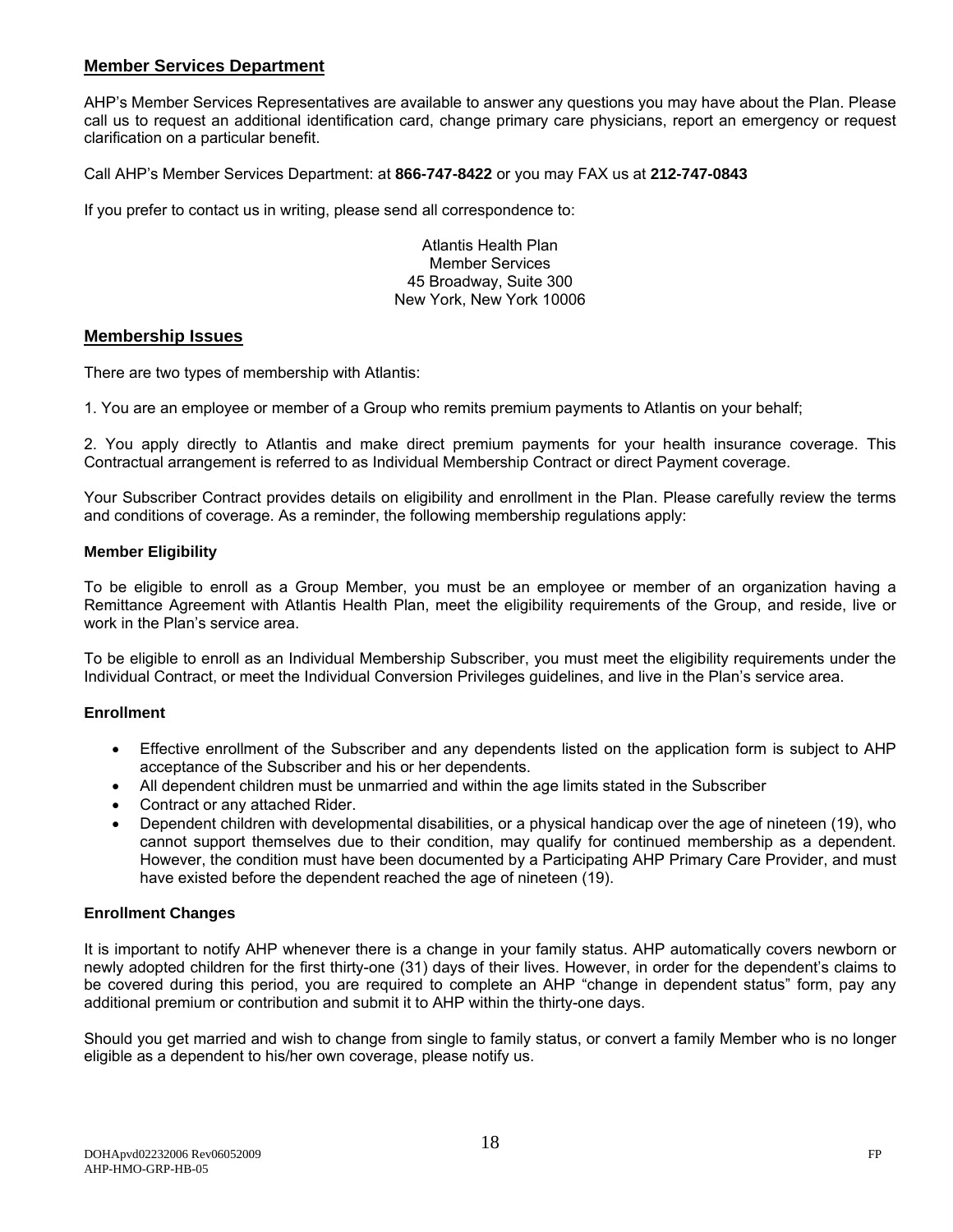Group members should submit notification of changes to your employer or remitting agent. If the form is not submitted in a timely fashion, you may have to wait until the next open enrollment period to add a child or spouse to the Plan or make other changes to your family status.

Please refer to your Subscriber Contract for more details.

#### **Benefit Coverage**

Timely payment of premiums is required in order to continue healthcare coverage and benefits. The Plan may terminate coverage and benefits based on non-payment of premiums as defined in the Subscriber Contract and or Group Remittance Agreement.

#### **Coordination of Benefits for Group Members**

If you are covered under any other health insurance plan, tell your doctor and AHP. Any time more than one Group health insurance policy is effective for an individual, the insurance companies must coordinate their payments to ensure all Covered Services are paid, and that the combined payments do not exceed the charges for the services rendered.

The rules that determine which insurance carrier is primary or secondary are standard in the insurance industry. However, all AHP procedures must be followed in order for AHP to assume payment, even if AHP coverage is not primary. **Should you have questions about Coordination of Benefits after carefully reading the information in your Subscriber Contract, please call the AHP Member Services Department at 866-747-8422.** 

#### **Subrogation**

If you or a dependent receive medical care due to an injury or illness resulting from negligence of another party, the at-fault party can be held financially responsible for the medical care received as a result of the incident. When requesting health services as a result of the incident, please notify the UM department @ 800-270-9072.

#### **Termination of Coverage**

Your coverage and or the coverage of your dependents may terminate for the following reasons:

- If your premium is not paid per Contractual terms.
- If you move outside the service area (unless you continue to work in the area and receive all of your covered healthcare within the AHP service area).
- If you use your AHP ID card in a fraudulent manner.
- If an employer provides your group coverage and you leave the company.
- If you decide to cancel the Contract with AHP or the group remittance agreement is canceled by the remitting agent.
- If AHP decides to discontinue this class of HMO Contract.

Coverage for dependents and or your spouse will end:

- If your marriage is terminated, coverage for your spouse will end on the date of your divorce or annulment.
- If a dependent ceases to meet eligible age requirements, coverage will end on the last day of the month in which the qualifying age was met.
- If Atlantis Health Plan finds the member's behavior to be abusive or unlawful to the extent that they pose a potential threat to Atlantis providers and/or staff.

#### **Continuation of Group Coverage**

Should you or your dependents become ineligible for coverage through your current group, you may be able to continue the coverage if you qualify as required by the Federal Consolidated Omnibus Budget Reconciliation Act (COBRA) or the laws of the State of New York. Please contact your employer for further details of this and other applicable laws.